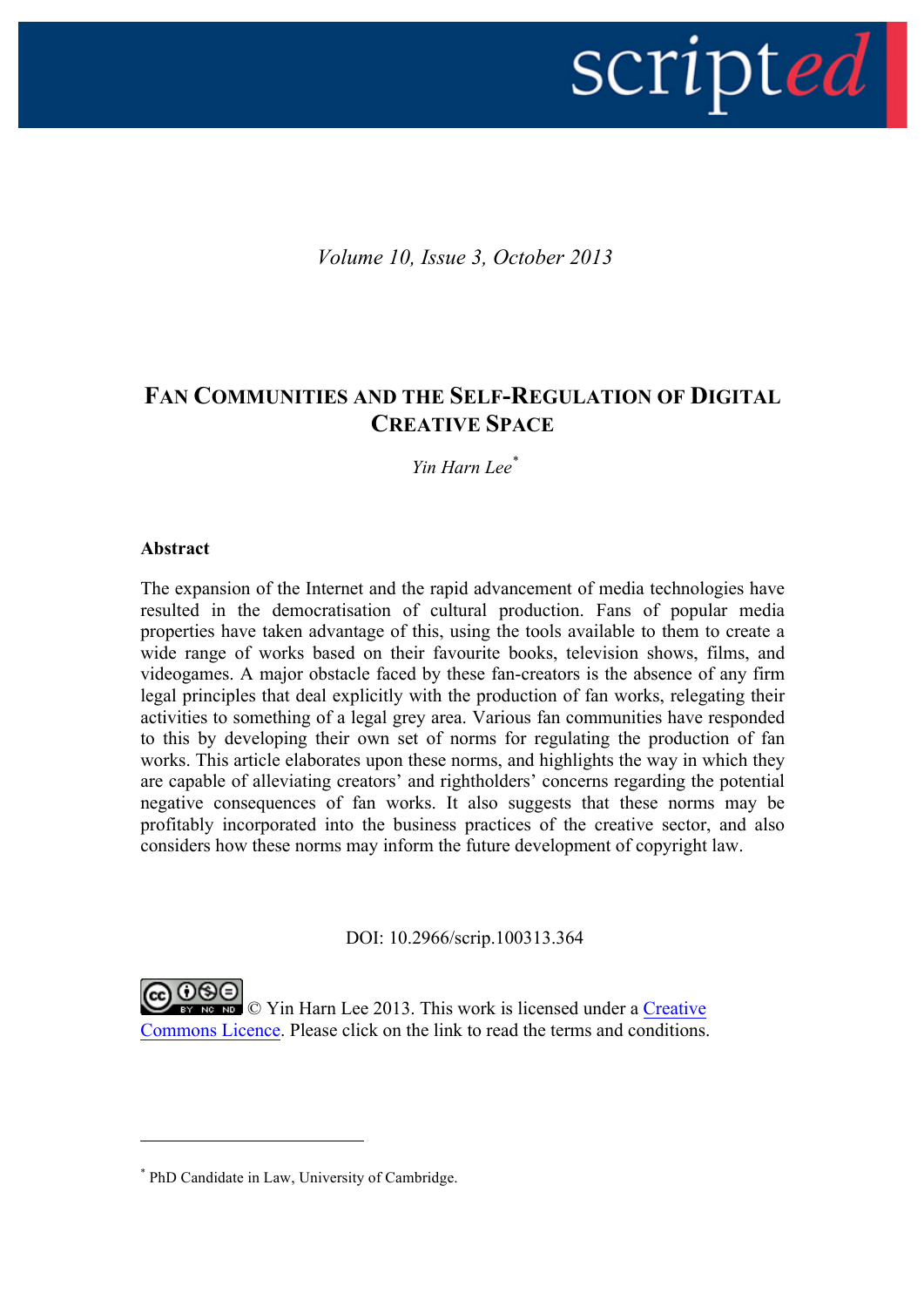#### **1. Introduction**

This article is concerned with the norms, or informal practices and expectations, surrounding the creative activities of media fans. 'Fan' is defined broadly here to mean an enthusiast of any form of popular mass media, including written fiction, television shows, films, videogames, and so forth. A defining characteristic of any given fan community is productivity: fans, spurred on by their enthusiasm, frequently produce and circulate among themselves creations that are based on their favourite media properties.<sup>1</sup> The number, type, and circulation of such creations has expanded tremendously in recent years due to advances in the technologies used for their production and distribution.2 Prior to the rapid expansion of the Internet, fan works consisted predominantly of text-based fiction and hand-drawn graphic art, and were distributed in the form of print – sometimes handwritten – 'fanzines'. In the present day, given the prevalence and ease-of-use of media production technologies, fan works may take the form of recorded music, videos, and videogames in addition to written text and graphic art.<sup>3</sup> The vast majority of fan works are now shared online, making them accessible to any person with an Internet connection.<sup>4</sup>

Notwithstanding their increased visibility, fan works have occupied, and continue to occupy, something of a legal grey area.<sup>5</sup> As fan works generally contain material taken from the popular cultural works on which they are based, they raise issues under copyright law which have, however, remained unresolved thus far. The copyright statutes of the  $US^6$  and the  $UK^7$  – two jurisdictions whose popular media productions form the nucleus of much fan activity – contain no provisions which deal explicitly with fan works, and there is a paucity of judicial decisions on this issue. This lack of legal certainty is also exacerbated by the lack of uniformity in the attitudes taken by the individual creators or other rightholders of the books, television shows, films and other media on which fan works are based. It is against this background that various fan communities have developed their own norms for regulating the production of fan works.

This article identifies and elaborates upon these norms, assesses the extent to which each norm corresponds to concepts inherent in existing copyright laws, and considers

<sup>1</sup> J Fiske, *Understanding Popular Culture* (London: Routledge, 2010), at 116. See also J Fiske, 'The Cultural Economy of Fandom' in L Lewis (ed), *The Adoring Audience: Fan Culture and Popular Media* (London: Routledge, 1992) 30–49, at 37.

<sup>&</sup>lt;sup>2</sup> P McKay, 'Culture of the Future: Adapting Copyright Law to Accommodate Fan-Made Derivative Works in the Twenty-First Century' (2011–2012) 24 *Regent University Law Review* 117–146, at 121.

<sup>3</sup> R Tushnet, 'User-Generated Discontent: Transformation in Practice' (2007–2008) 31 *Columbia Journal of Law & Arts* 497–516, at 503.

<sup>4</sup> M McCardle, 'Fan Fiction, Fandom, and Fanfare: What's All the Fuss?' (2003) 9 *Boston University Journal of Science & Technology Law* 433–470, at 441.

<sup>5</sup> P McKay, see note 2 above, at 121–122; R Tushnet, 'Legal Fictions: Copyright, Fan Fiction and a New Common Law' (1996–1997) 17 *Loyola of Los Angeles Entertainment Law Journal* 651–686, at 684.

<sup>6</sup> *Copyright Act 1976*.

<sup>7</sup> *Copyright, Designs and Patents Act 1988*.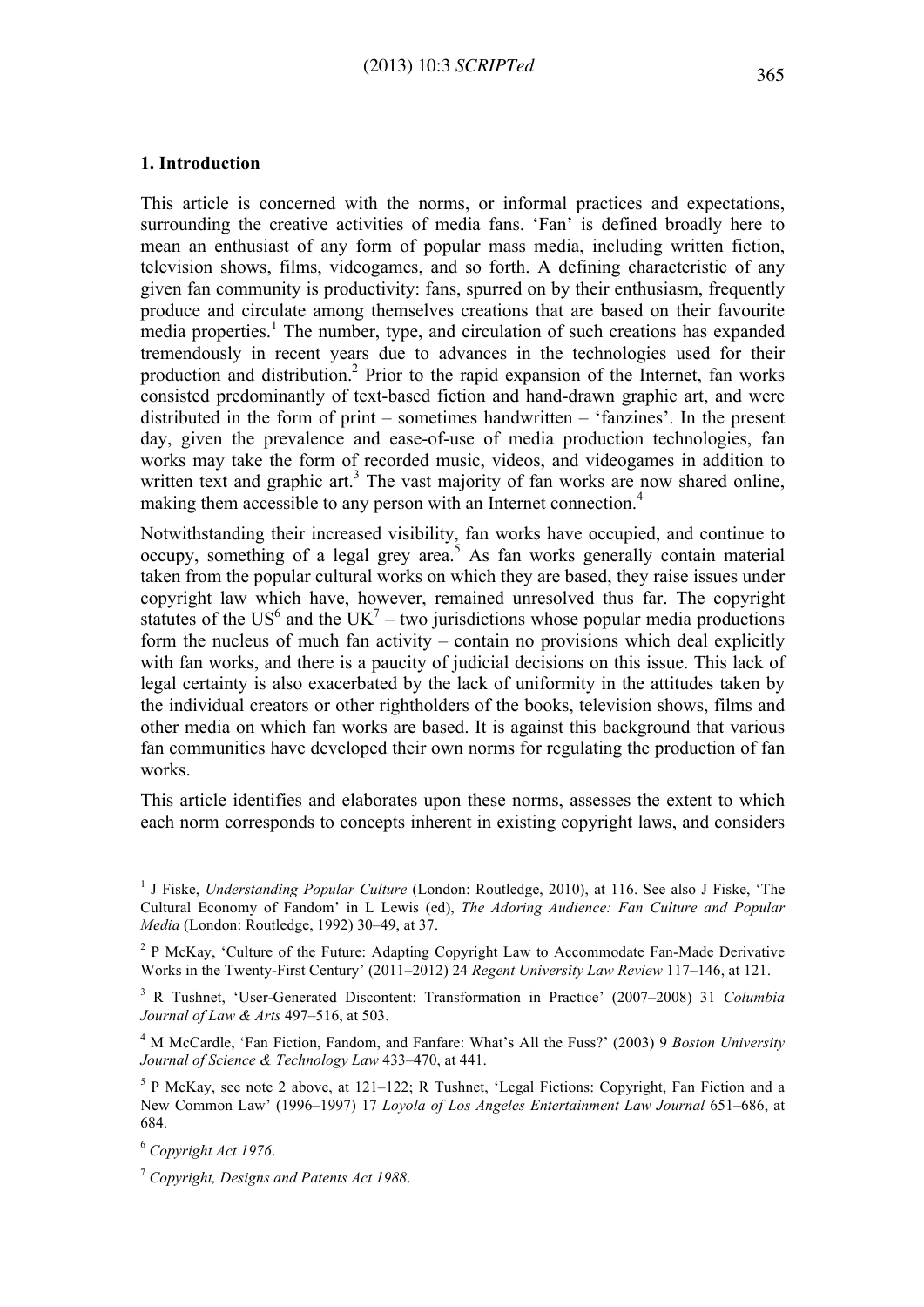the extent to which they are capable of alleviating the concerns of creators and other rightholders relating to fan works. It also provides an overview of the manner in which these norms have been incorporated into the business models of certain creative sectors which seek to harness the benefits of fan creativity, using the example of the videogame industry. It concludes by considering how these norms may inform the development of copyright law, recognising their potential to shape existing legal standards so as to take into account the practices and expectations of fans as well as the interests of creators and rightholders.

Given the global reach of popular cultural works that originate from the US and – albeit to a lesser extent – the UK, the laws of both jurisdictions will be discussed. For the purposes of this article, the term 'fan works' will be confined to those that have not been explicitly or formally authorised by the rightholders of the works on which they are based. It thus excludes authorised derivative works, such as tie-in novelisations of films, television shows, and videogames. Authorised derivative works do not pose the same difficulties as unauthorised fan works, as their legal status is clear, and they are not regulated by the norms of fan communities.

# **2. Fan Works and Copyright Law**

 $\overline{a}$ 

### *2.1 Unresolved Legal Questions Raised by Fan Works*

As a general rule, the books, television shows, films, and other media which attract fan engagement are works that are entitled to copyright protection. <sup>8</sup> Fan works, by definition, invariably contain one or more elements taken from these copyright works, and it is possible that such taking might amount to copyright infringement. Much academic ink has already been spilled on the question of whether, and the circumstances under which, the copyright in a work will be infringed by the production of fan works based on it.<sup>9</sup> The picture that emerges from the existing literature is one fraught with legal uncertainty.

First, the extent to which copyright protects certain key elements of popular cultural works, including those that are most frequently copied by fan-creators, is unclear. For example, writers of fan fiction routinely borrow established characters from their favourite fictional worlds in order to tell new stories, but the law relating to copyright

<sup>8</sup> *Copyright Act 1976*, s 102(a) (conferring protection on 'original works of authorship'); *Copyright, Designs and Patents Act 1988*, s 1(1) (conferring protection on original literary, dramatic, musical, and artistic works; sound recordings, films, and broadcasts; and the typographical arrangement of published editions).

<sup>9</sup> See e.g. A Schwabach, *Fan Fiction and Copyright: Outsider Works and Intellectual Property Protection* (Surrey: Ashgate, 2011); P McKay, see note 2 above; J Lipton, 'Copyright's *Twilight* Zone: Digital Copyright Lessons from the Vampire Blogosphere' (2010–2011) 70 *Maryland Law Review* 1– 61; R Stroude, 'Complimentary Creation: Protecting Fan Fiction as Fair Use' (2010) 14 *Marquette Intellectual Property Law Review* 191–213; C Reid, 'Fair Game: The Application of Fair Use Doctrine to Machinima' (2008–2009) 19 *Fordham Intellectual Property, Media & Entertainment Law Journal* 831–876; S Trombley, 'Visions and Revisions: Fanvids and Fair Use' (2007–2008) 25 *Cardozo Arts & Entertainment Law Journal* 647–685; A Chander and M Sunder, 'Everyone's a Superhero: A Cultural Theory of "Mary Sue" Fan Fiction as Fair Use' (2007) 95 *California Law Review* 597–626; C Ranon, 'Honor Among Thieves: Copyright Infringement in Internet Fandom' (2005–2006) 8 *Vanderbilt Journal of Entertainment & Technology Law* 421–452; M Nolan, 'Search for Original Expression: Fan Fiction and the Fair Use Defense' (2005–2006) 30 *Southern Illinois University Law Journal* 533–571; M McCardle, see note 4 above; R Tushnet, see note 5 above.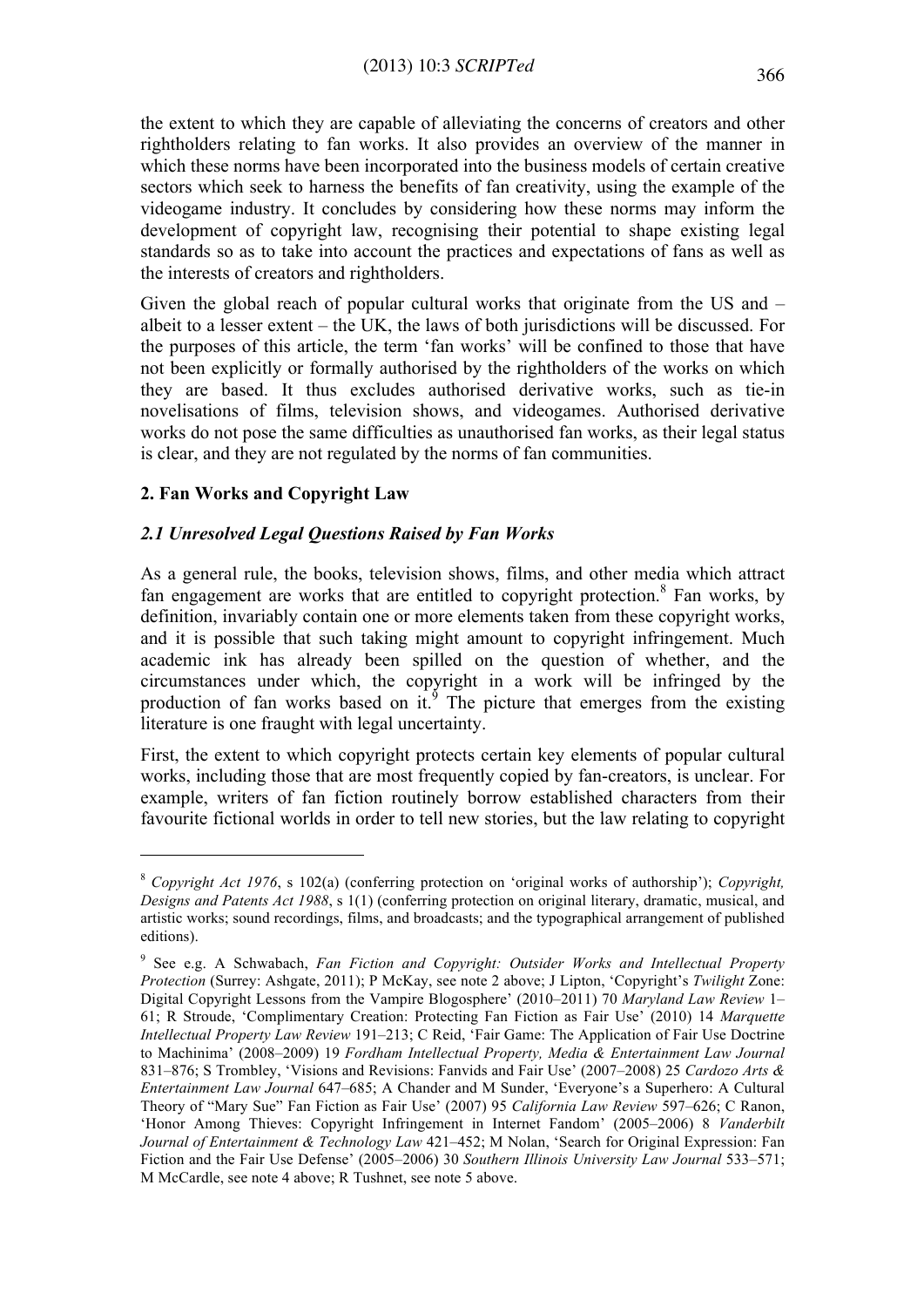protection for fictional characters remains unsettled. Under the copyright law of the US, it is at least clear that fictional characters may be protected by copyright independently of the work in which they appear. The courts, however, have formulated two different tests for determining when a character may benefit from such protection: the first asks whether the character in question is 'distinctly delineated', $^{10}$  while the second considers whether the character constitutes 'the story being told'.<sup>11</sup> The existence of two separate tests, each of which could lead to a very different outcome even when applied to the same sets of facts, does little to clarify the legal position on this issue.<sup>12</sup> The position under the copyright law of the UK is even less clear. While the issue was raised explicitly in the early cases of *Kelly v Cinema Houses Ltd*<sup>13</sup> and *Bolton v British International Pictures Inc*, <sup>14</sup> both of these cases were decided on the basis that the fictional characters in question were stock characters and thus too unoriginal to be protected by copyright, leaving open the question of whether a sufficiently original character would have been entitled to copyright protection. There has been a certain amount of academic commentary, at least some of which supports the view that fictional characters should not be protected independently of the works in which they are found.<sup>15</sup> However, there has yet to be a judicial decision which deals conclusively with this issue.

Second, even where the copyright status of the material taken from the original work is not in issue, it is still unclear whether and when the uses made by fan-creators of such material will amount to infringement. This analysis is complicated by the fact that the amount and nature of the material taken, as well as the use to which the material is put, will necessarily vary from case to case. In some cases, it will be obvious that the protected material is being used in an infringing manner. An example is where the entirety of a pop song has been used as the soundtrack for a fan-made music video, or 'fanvid'.<sup>16</sup> As the whole of the song has been copied, and the song itself has not been altered or transformed in any way, it may be quite uncontroversially regarded as infringement.<sup>17</sup> However, other uses are less easy to classify. For instance, a fanvid typically consists of clips taken from the fan's chosen film or television show, each of which lasts no more than a few seconds a time. Does the copying of such short clips from an hour-long episode of a television show or a two-hour long film constitute infringement? To take another example, this time from the realm of fan fiction, does the appearance of the boy wizard Harry Potter in one

 $\overline{a}$ 

<sup>14</sup> [1936] MacG CC 20.

<sup>&</sup>lt;sup>10</sup> *Nichols v Universal Pictures Corporation et al* (1930) 45 F.2d 119 (2<sup>nd</sup> Circuit).

<sup>&</sup>lt;sup>11</sup> *Warner Bros Pictures v Columbia Broadcasting System* (1954) 216 F.2d 945 (9<sup>th</sup> Circuit).

 $12$  A Schwabach, see note 9 above, at 31; M McCardle, see note 4 above, at 445–448.

<sup>&</sup>lt;sup>13</sup> [1914] MacG CC 168.

<sup>&</sup>lt;sup>15</sup> I Eagles, 'Copyright and the Sequel: What Happens Next?' in F Macmillan (ed), *New Directions in Copyright Law, Volume 6* (Cheltenham: Edward Elgar, 2007) 35–65; U Klement, 'Copyright Protection of Unauthorised Sequels under the Copyright, Designs and Patents Act 1988' (2007) 18(1) *Entertainment Law Review* 13–19. Cf A McGee and G Scanlan, 'Copyright in Character, Intellectual Property Rights and the Internet: Part 1' (2005) 16(8) *Entertainment Law Review* 209–214; T Martino, '"Popeye the Sailor": Man of Letters–the Copyright Protection of Literary Characters' (1988) 10(3) *European Intellectual Property Review* 76–78.

<sup>&</sup>lt;sup>16</sup> See S Trombley, see note 9 above, at  $650-651$  (describing fanvids).

<sup>&</sup>lt;sup>17</sup> A Schwabach, see note 9 above, at  $88-91$ ; S Trombley, see note 9 above, at  $676$ .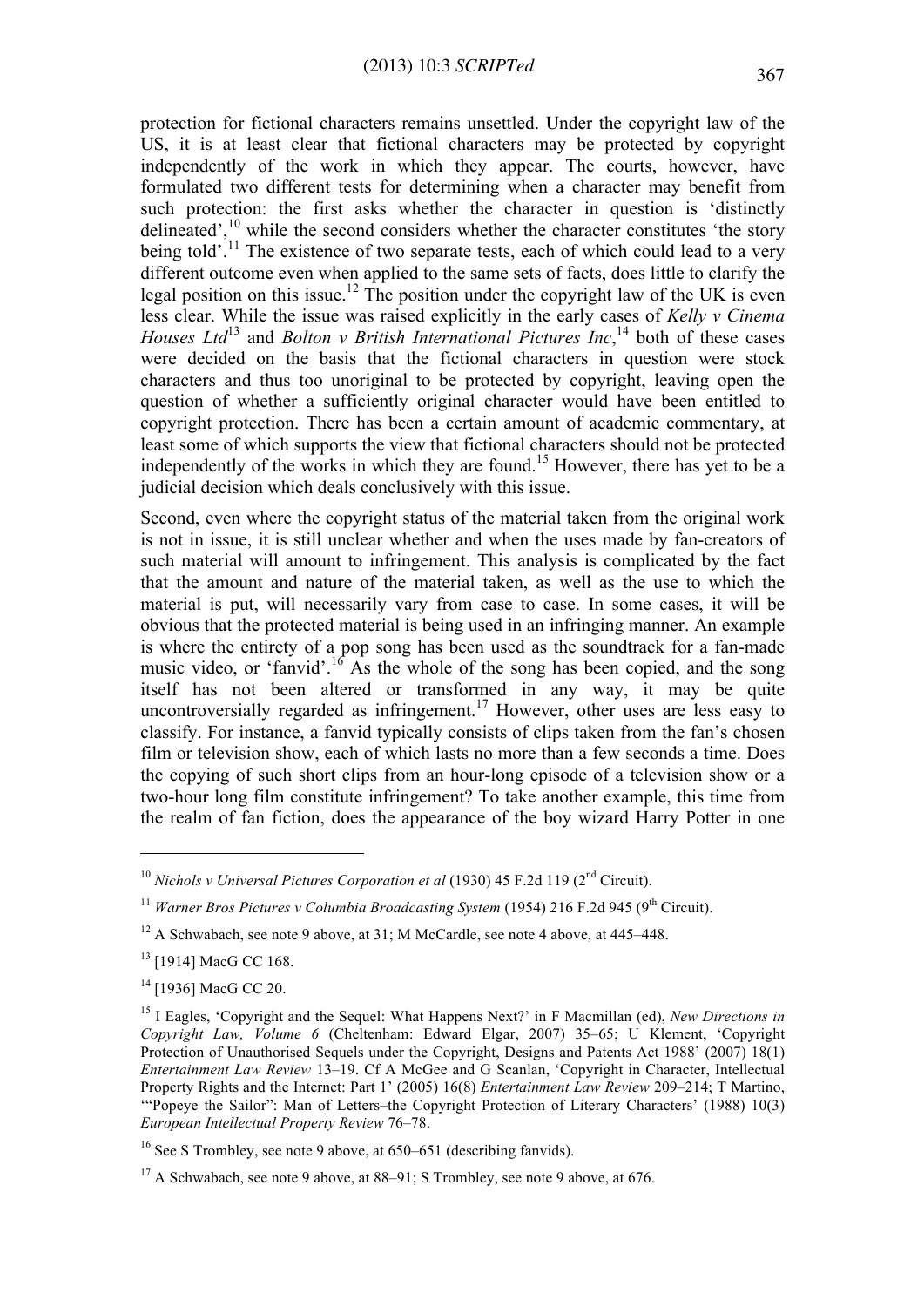paragraph of an otherwise unrelated story constitute an infringement of the copyright in the eponymous books? What happens if, within that paragraph, he behaves in a way that is completely at odds with his characterisation in the books?<sup>18</sup>

A third issue which arises is whether fan works are entitled to the benefit of any defences under copyright law, though this is rather less pronounced in the UK than it is in the US. The most significant defence available under UK copyright law is that of fair dealing, which is confined to the statutorily enumerated purposes of research or private study, criticism or review, or the reporting of current events.<sup>19</sup> It does not extend to uses of copyright works that are made for other purposes, even if these uses are 'fair' in some general sense.20 While some fan works do comment on or criticise the source material in some way, potentially bringing them within the scope of fair dealing for the purposes of criticism or review.<sup>21</sup> the vast majority do not. It is difficult to see how the defence of fair dealing can be applied to fan works that are straightforward homages or uncritical reworkings of the source material.<sup>22</sup> In contrast, US copyright law provides for a defence of fair use, which is not restricted to specified purposes.<sup>23</sup> Instead, it looks generally at whether a particular use made of a copyright work is fair, taking into account the four factors set out in the statutory provision codifying the defence, namely: (i) the purpose and character of the use; (ii) the nature of the copyright work; (iii) the amount and substantiality of the portion used; and (iv) the effect of the use upon the potential market for or the value of the copyright work. Theoretically at least, the doctrine of fair use is sufficiently flexible to accommodate fan works, and most of the academic literature on the subject agrees that fan works should be regarded as fair use. $24$  However, given the lack of judicial precedent on this issue and the inherent vagueness of the scope of fair use itself, it remains difficult to predict with any certainty which side of the debate the US courts will favour if asked to rule on such a case.

<sup>&</sup>lt;sup>18</sup> J McCutcheon, 'Property in Literary Characters – Protection under Australian Copyright Law' (2007) 29(4) *European Intellectual Property Review* 140–151, at 144 (suggesting that an unskilled appropriator who has 'butchered' a distinctive character may be able avoid liability for copyright infringement).

<sup>19</sup> *Copyright, Designs and Patents Act*, ss 29–30.

<sup>&</sup>lt;sup>20</sup> L Bently and B Sherman, *Intellectual Property Law*,  $3<sup>rd</sup>$  ed (Oxford: OUP, 2009), at 202.

 $21$  S Trombley, see note 9 above, at 651 (noting that fanvids may comment on or critique the source material in some way).

<sup>22</sup> C Doctorow, *Context: Further Selected Essays on Productivity, Creativity, Parenting, and Politics in the 21st Century* (San Francisco: Tachyon, 2011), at 33–34 (arguing that copyright law gives more protection to critics than to fans of creative works).

<sup>23</sup> *Copyright Act 1976*, s 107.

<sup>&</sup>lt;sup>24</sup> M Chatelain, 'Harry Potter and the Prisoner of Copyright Law: Fan Fiction, Derivative Works, and the Fair Use Doctrine' (2012) 15 Tulane Journal of Technology & Intellectual Property 199–217; P McKay, see note 2 above; R Stroude, see note 9 above; S Siskind, 'Crossing the Fair Use Line: The Demise and Revival of the Harry Potter Lexicon and Its Implications for the Fair Use Doctrine in the Real World and On the Internet' (2009–2010) 27 Cardozo Arts & Entertainment Law Journal 291–311; S Trombley, see note 9 above; A Chander and M Sunder, see note 9 above; L Stendell, 'Fanfic and Fan Fact: How Current Copyright Law Ignores the Reality of Copyright Owner and Consumer Interests in Fan Fiction' (2005) 58 *SMU Law Review* 1551–1581; C Ranon, see note 9 above; R Tushnet, see note 5 above.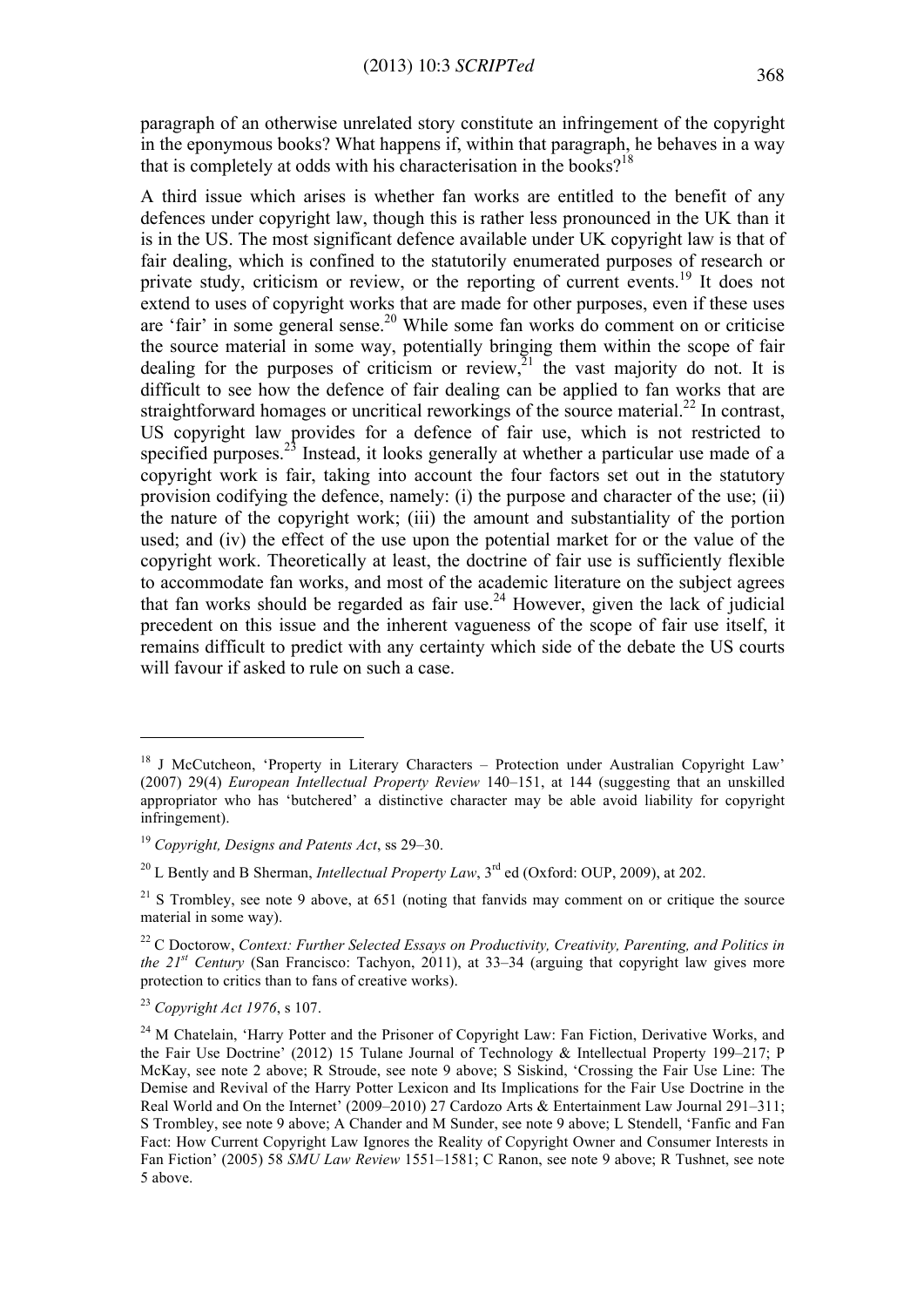#### *2.2 Lack of Legal Precedent*

The ambiguities surrounding the legal status of fan works under copyright law have been exacerbated by the lack of any case law dealing with fan works in their most typical form.<sup>25</sup> In the UK, no case comes close to doing so, and the most relevant  $$ and still distant – parallels have to be drawn from those that deal generally with the non-textual copying of literary works<sup>26</sup> and with artistic works that share the same concepts as graphical representations of popular fictional characters.<sup>27</sup> Thus, while there is some case law dealing with issues roughly analogous to those raised by fan works, it does not go far enough to enable a reasonably certain assessment of how fan works would be treated under the copyright law of the UK.

In the US, the case of *Warner Bros Entertainment Ltd v RDR Books* ('*Warner Bros*<sup> $\frac{2^8}{3}$ </sup> does at least address the copyright issues posed by an actual fan work.<sup>29</sup> The fan work in question was the *Harry Potter Lexicon* ("the *Lexicon*"), a website dedicated to collecting and organising information from the *Harry Potter* series of books with the aim of functioning as a central source of reference for fans. The website had been created by a fan named Steven Vander Ark, and access to it was free and unrestricted. A dispute arose when Vander Ark and RDR Books sought to publish a print version of certain portions of the website as a book. J.K. Rowling, the author of the Harry Potter books, and Warner Brothers, holder of the exclusive film rights to the books, arguing that the proposed print version of the *Lexicon* constituted copyright infringement and that the defence of fair use did not apply. A District Court was thus given the rare opportunity of pronouncing on both these issues. It found in favour of the plaintiffs, holding that there had been infringement as the *Lexicon* contained significant amounts either of direct quotation from the books themselves or close paraphrase of the language used in them. It further held that the *Lexicon* did not constitute fair use, notwithstanding its largely transformative nature, given the amount of protected material that had been taken, the creative nature of the original books themselves, and its potential harm to the market for companion reference works produced by Rowling herself.

The decision in *Warner Bros* thus gives some guidance as to how the principles of copyright law will, in future, be applied to fan works that are non-fictional reference guides to fictional worlds.<sup>30</sup> However, this is a fairly narrow category,<sup>31</sup> and the conclusions of the court in *Warner Bros* are not easily generalisable to other types of

 $25$  The paucity of relevant case law has been noted by commentators at various points in time: P McKay, see note 2 above, at 122; M Nolan, see note 9 above, at 556; L Stendell, see note 24 above, at 1554; M McCardle, see note 4 above, at 441.

<sup>26</sup> E.g. *Baigent v Random House Group Ltd* [2007] EWCA Civ 247 (CA).

<sup>&</sup>lt;sup>27</sup> E.g. *Mirage Studios and Others v Counter-Feat Clothing Company Limited and Another* [1991] FSR 145 (Ch).

 $28$  (2008) 575 F.Supp.2d 513 (New York District Court).

 $29$  Other analogous cases dealing with the unauthorised reuse of established fictional characters in subsequent works, though not with fan works as such, include *Suntrust v Houghton Mifflin Co* (2001) 252 F.3d 1165 (11th Circuit) and *Anderson v Stallone* (1989) 11 U.S.P.Q.2d 1161 (California District Court).

 $30$  S Siskind, see note 24 above, at 308.

<sup>31</sup> This was noted by the court itself: see *Warner Bros* 575 F.Supp.2d 513, at 526.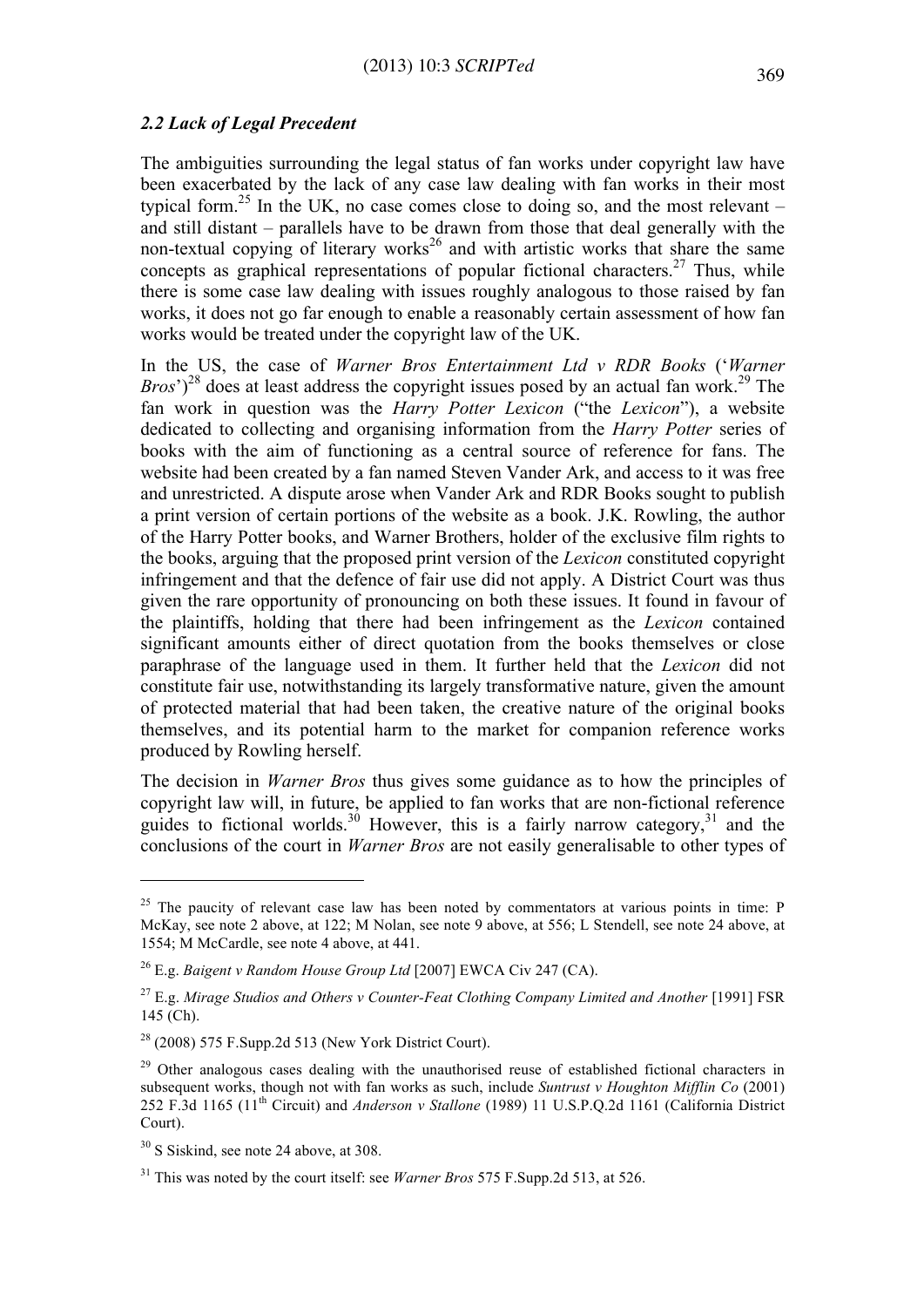fan works. Many of these may contain significant creative input from the fan-creator, and may neither copy extensive quotations from the works on which they are based nor function as effective substitutes for those works. It should also be noted that the catalyst for legal action in *Warner Bros* was the proposed commercialisation of the Lexicon by Vander Ark and RDR Books; prior to this, the website itself, which operated on a non-commercial basis, had been received positively by Rowling herself, her publishers, and Warner Brothers. For this reason, the facts of *Warner Bros* represent a substantial deviation from a typical case involving fan works, which are usually created and distributed on a non-commercial basis. Again, the existing case law does not enable a reasonably accurate prediction of the outcome of any future copyright cases involving more typical fan works.

# *2.3 Varying Approaches of Creators and Rightholders*

 $\overline{a}$ 

The situation is not ameliorated by the range of different attitudes which the creators and rightholders of popular media properties have adopted towards fan works. A few of these may openly encourage the production of fan works,<sup>32</sup> while some tolerate fan works provided that they are not exploited for commercial purposes.<sup>33</sup> Still others are strongly opposed to fan works, $34$  while many remain silent, giving no indication as to their views. Some creators and rightholders may approve of fan works in general, but may prohibit certain types of fan works based on their content. For instance, while J.K. Rowling has stated that she is 'flattered by genuine [*Harry Potter*] fan fiction', she has however been 'alarmed' by stories about her characters that are 'pornographic and sexually explicit', and has, as a result, issued cease-and-desist letters to websites that publish adult-themed *Harry Potter* fan fiction.<sup>35</sup>

The fact that the creator of a particular work and the party who owns the copyright in said work may well be different entities with completely opposing stances towards fan works only adds to the confusion. In 1999, a fan of *Buffy the Vampire Slayer* received a cease-and-desist letter from Twentieth Century Fox (the producer, distributor and owner of the copyright in the television series) requiring him to remove transcripts of episodes of the show from his website. This was in stark contrast to the attitude of Joss Whedon, the show's creator, who had previously praised the fan's work and had

<sup>32</sup> E.g. G Rodenberry, 'Foreword' in S Marshak and M Culbreath (eds), *Star Trek: The New Voyages* (London: Corgi, 1978); C Doctorow, 'In Praise of Fanfic' (2007) available at http://www.locusmag.com/Features/2007/05/cory-doctorow-in-praise-of-fanfic.html (accessed 8 August 2013); C Valente, 'On Fandom' (2007) available at http://catvalente.livejournal.com/349359.html (accessed 8 August 2013).

<sup>&</sup>lt;sup>33</sup> E.g. C Stross, 'FAQ: Fanfic' (2010) available at http://www.antipope.org/charlie/blogstatic/2010/05/faq-fanfic.html (accessed 31 May 2013); N Gaiman, '"I Am Prepared to Offer You a Deal if the Book Does Sell"' (2008) available at http://journal.neilgaiman.com/2008/12/i-am-preparedto-offer-you-deal-if-book.html (accessed 31 May 2013); J Scalzi, 'My Policy on Fanfic and Other Adaptations of My Work' (2007) available at http://whatever.scalzi.com/2007/05/25/my-policy-onfanfic-and-other-adaptations-of-my-work/ (accessed 31 May 2013).

<sup>&</sup>lt;sup>34</sup> E.g. G Martin, 'Someone Is Angry on the Internet' (2010) http://grrm.livejournal.com/151914.html (accessed 31 May 2013); M Nolan, see note 9 above, at 556–557 (noting Anne Rice's strong opposition to fan fiction).

<sup>&</sup>lt;sup>35</sup> 'Harry Potter in the RestrictedSection' (2002) available at http://www.chillingeffects.org/fanfic/notice.cgi?NoticeID=522 (accessed 8 August 2013).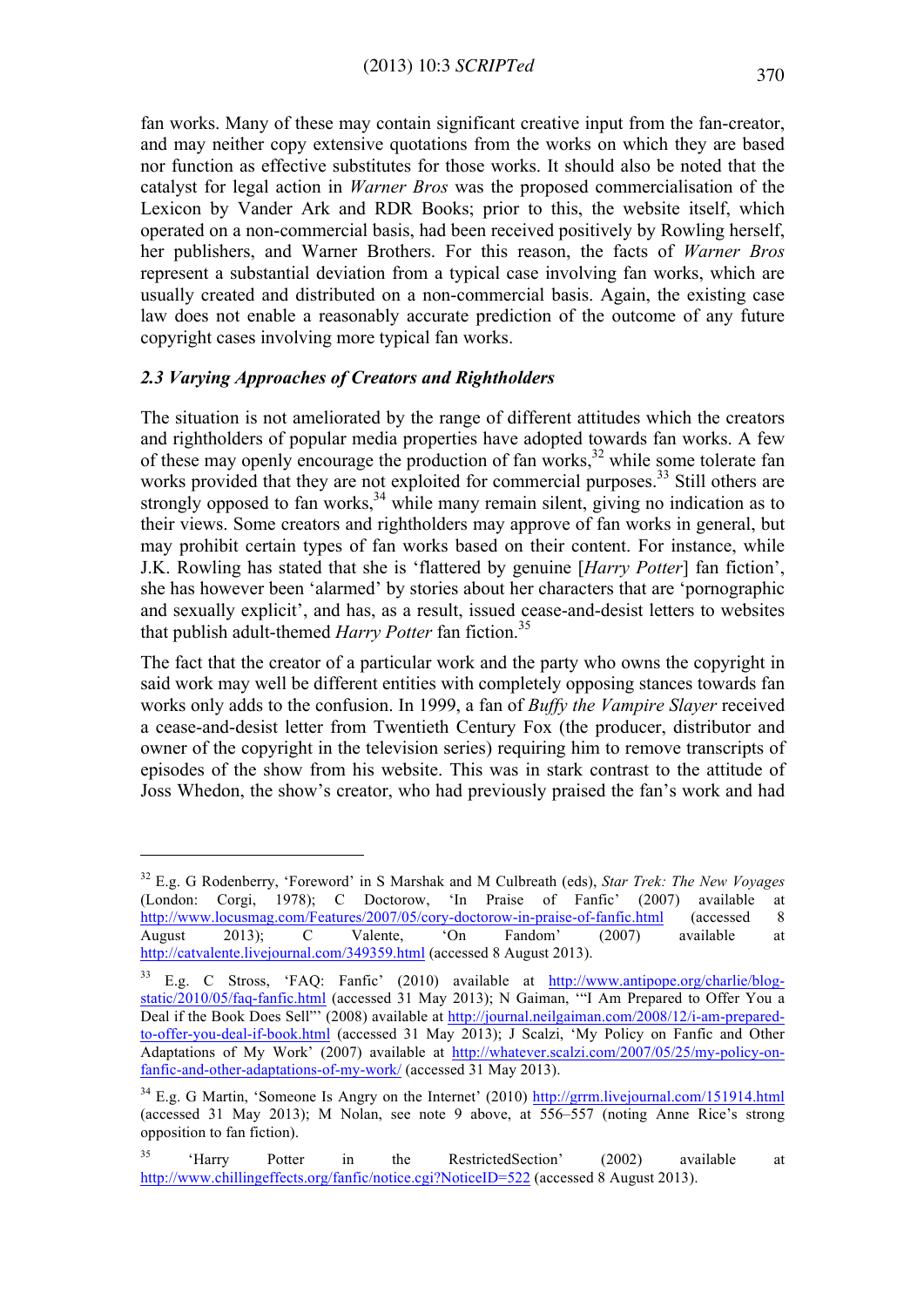even gone so far as to autograph one of the transcripts.<sup>36</sup> Another difficulty arises when rightholders who object to fan works or certain types of fan works do not enforce their copyrights consistently, leaving fans uncertain as to the nature of their policies towards fan works.<sup>37</sup>

From the fans' perspective, these varying approaches have resulted in a grey area where they are permitted to engage in some forms of creativity based on some popular cultural works, but not others.<sup>38</sup> Moreover, any such activity remains at the complete sufferance of the rightholders, whose permission is liable to be withdrawn at any time, giving fans little sense of security.

# **3. Norms Regulating the Production of Fan Works**

It is against this background of legal uncertainty, exacerbated by the divergent attitudes of creators and rightholders, that the fan community has developed a set of norms which help to regulate the production of fan works.<sup>39</sup> In the absence of any established legal principles, these norms function as guidelines which enable fancreators to distinguish between permissible and impermissible uses of copyright works. They may also serve to alleviate some of the concerns which creators and rightholders have expressed about the potentially negative consequences of fan works. These objections fall into three general categories. The first relates to the negative economic impact which fan works may have on the market for the original work and any authorised derivative works; the second arises from the possibility that the audience for the original work may become confused as to the identity of its creator, or may be misled into believing that the fan work originates from the same source as the original work; and the third relates to concerns that fan-creators may make use of the original work in a way that its creators and rightholders find objectionable.

Four norms can be identified as having an important role in the regulation of fan works. These are: (i) the norm of transformation; (ii) the norm of attribution; (iii) the norm against commercialisation; and (iv) the norm of integrity, or respect for the source material. The first three of these are fairly well-established in the literature, while the existence of the fourth is a matter of some debate, as we will see shortly. Although these norms have been discussed most frequently in the specific context of fan fiction, they are broadly applicable to fan works in other mediums.

 $36$  M Nolan, see note 9 above, at 557.

<sup>&</sup>lt;sup>37</sup> C Ogbu, 'I Put Up a Website About My Favorite Show and All I Got Was This Lousy Cease-and-Desist Letter: The Intersection of Fan Sites, Internet Culture, and Copyright Owners' (2002–2003) 12 *Southern California Interdisciplinary Law Journal* 279–317, at 304–305 (noting Twentieth Century Fox's inconsistent issuance of cease-and-desist notices to administrators of *The Simpsons* fan websites in the mid-1990s).

<sup>&</sup>lt;sup>38</sup> P McKay, see note 2 above, at 124.

<sup>&</sup>lt;sup>39</sup> For commentary on the role of informal norms in regulating the production of fan works and other user-generated content, see S Hetcher, 'Using Social Norms to Regulate Fan Fiction and Remix Culture' (2008–2009) 157 *University of Pennsylvania Law Review* 1869–1935; E Lee, 'Warming Up to User-Generated Content' (2008) *University of Illinois Law Review* 1459–1548; C Fiesler, 'Everything I Need to Know I Learned from Fandom: How Existing Social Norms Can Help Shape the Next Generation of User-Generated Content' (2007–2008) 10 *Vanderbilt Journal of Entertainment & Technology Law* 729–762. See also J Rothman, 'The Questionable Use of Custom in Intellectual Property' (2007) 83 *Virginia Law Review* 1899–1982.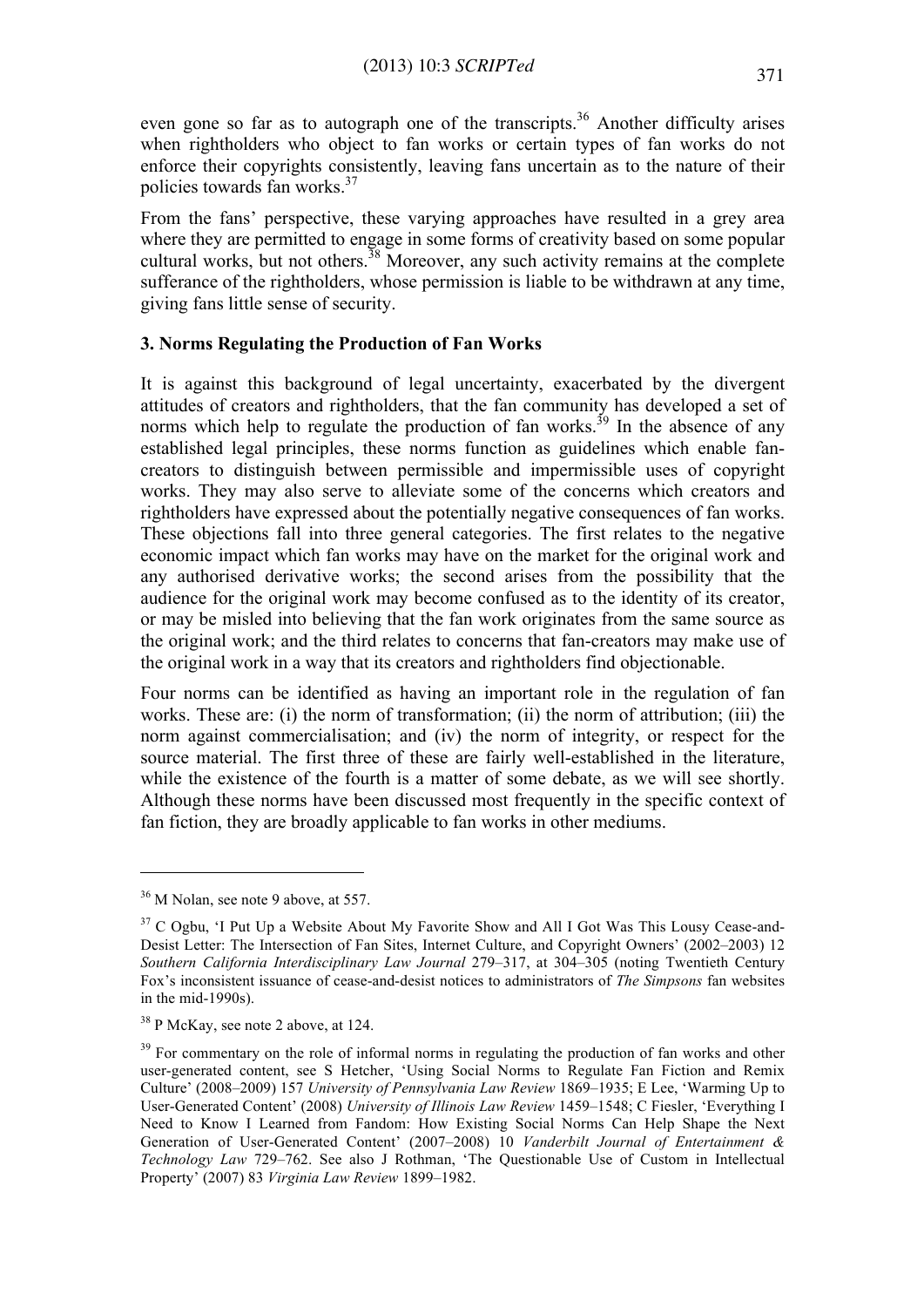#### *3.1 The norm of transformation*

The norm of transformation perhaps best encapsulates the essential characteristic of a fan work. A fan work, by definition, cannot be a direct, unaltered copy of the original work; instead, it must be transformed in some way by the fan-creator. In other words, it must contain some element of the fan-creator's own creative input, which can be combined with material taken from the original work in order to produce something different and new.<sup>40</sup> A typical writer of fan fiction, for instance, does not engage in wholesale copying from her favourite books; instead, she borrows some elements from the books – usually the characters and setting – and weaves them into a plot of her own creation. It is this aspect of fan works that sets them apart from online activities that do not involve any creative input, such as file-sharing.<sup>41</sup>

For this reason, the norm of transformation corresponds closely to the first fair use factor set out in the US copyright statute, namely 'the purpose and character of the use'. This factor has been held to encompass considerations of whether a particular use of a copyright work is mere direct copying, or instead 'adds something new, with a further purpose or different character, altering the first with new expression, meaning, or message'.<sup>42</sup> In *Campbell v Acuff-Rose Music, Inc*, <sup>43</sup> a key case on the fair use doctrine, the Supreme Court noted that a transformative use is more likely to be regarded as a fair use, though it also acknowledged that a use need not necessarily be transformative in order to be fair.

Perhaps less obviously, the norm of transformation also corresponds to one of the factors to be taken into account when evaluating whether the use made of a work is fair for the purposes of the defence of fair dealing under the UK copyright statute. A stronger case can be made for the application of the defence if the dealing with the protected work was transformative in some way, such as where the defendant has added to or recontextualised the material taken. This is especially the case where the dealing in question is carried out for the purpose of criticism or review. An illustrative case is *Hubbard v Vosper*, <sup>44</sup> where the defendant had written a book that was very critical of the Church of Scientology and contained substantial quotations and extracts from the writings of its founder. In assessing whether the defendant could make out a good case for fair dealing, Lord Denning stated that:

It is impossible to define what is "fair dealing". It must be a question of degree…you must consider the use made of [the quotations and extracts]. If they are used as a basis for comment, criticism or review, that may be fair dealing. If they are used to convey the same information as the author, for a rival purpose, that may be unfair. $45$ 

<sup>40</sup> S Hetcher, see note 39 above, at 1881–1882; S Trombley, see note 9 above, at 665–666; R Tushnet, 'Payment in Credit: Copyright Law and Subcultural Creativity' (2007) 70 *Law & Contemporary Problems* 135–174, at 143–145; R Tushnet, see note 5 above, at 665.

<sup>&</sup>lt;sup>41</sup> S Hetcher, see note 39 above, at 1881.

<sup>42</sup> *Campbell v Acuff-Rose Music, Inc* (1994) 510 U.S. 569 (Supreme Court), at 579.

<sup>43</sup> *Ibid*.

<sup>44</sup> [1972] 2 QB 84 (QB).

<sup>45</sup> [1972] 2 QB 84 (QB), at 94.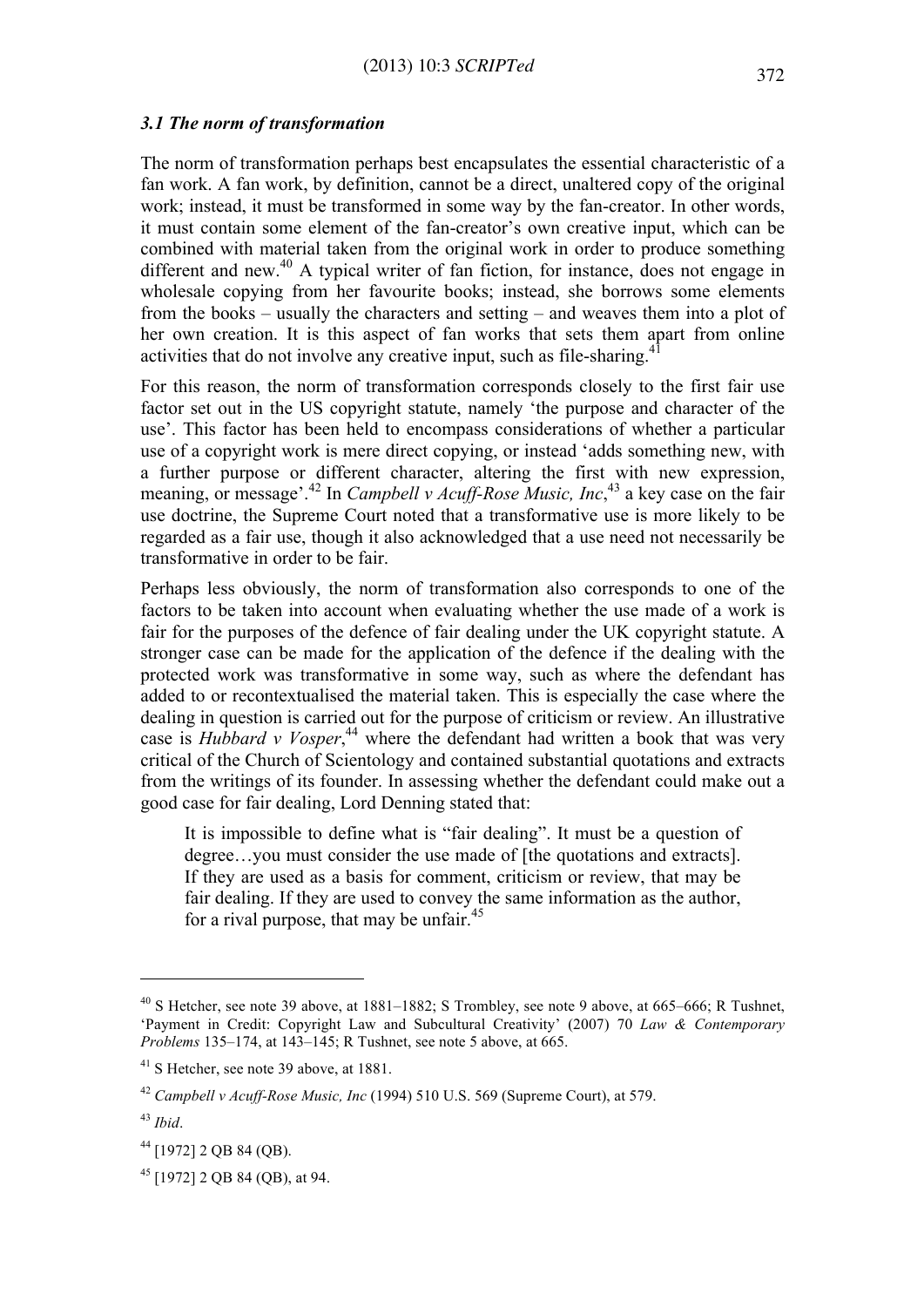The transformative nature of fan works means that they are unable to serve as effective market substitutes for the works on which they are based.<sup>46</sup> On the contrary, fan works are often complementary to the original works, in that they cannot be fully appreciated without prior knowledge or experience of the original works themselves. Fan fiction may be set 'in between' the major events depicted in the original work,  $47$ or may take place after its official conclusion; $48$  the impact of these works would be lost on readers who are unaware of the original work's overarching structure and how these fan works are situated within that framework. Similarly, a fanvid which highlights recurring narrative themes from a film or television show is much more meaningful to a viewer who is familiar with the original work.<sup>49</sup>

It has sometimes been argued that, although fan works may not harm the market for the original work, they may still have a negative effect on the market for any authorised derivative works, as fan works themselves are derivative in nature.<sup>50</sup> Fan works, however, do not necessarily fill the same market niche as that occupied by authorised derivative works, and may engage with themes and ideas that the rightholders of the original work have little interest in developing. <sup>51</sup> For instance, slash fiction, which focuses on romantic and sexual themes, has long been a feature of the fan fiction landscape.<sup>52</sup> Given its popularity, it clearly satisfies some innate desire

<sup>46</sup> J Lipton, see note 9 above, at 30–31; S Hetcher, see note 39 above, at 1911; S Trombley, see note 9 above, at 669–670. L Stendell, see note 24 above, at 1571.

<sup>47</sup> E.g. DarkyDearest, 'Parallels' (2007) available at http://www.fanfiction.net/s/3664016/1/Parallels (accessed 8 August 2013) (takes place between the fifth and sixth books in the *Harry Potter* series); Sith Lord Darth Revan, 'The Trouble with Crystals' (2007) available at http://www.fanfiction.net/s/3459424/1/The-Trouble-With-Crystals (accessed 8 August 2013) (takes place between the first and second games in the *Star Wars: Knights of the Old Republic* videogame series); analogarhythmagic, 'Calafia' (2013) available at http://www.fanfiction.net/s/9225750/1/Calafia (accessed 8 August 2013) (takes place between the seventh and eighth episodes of the television series *Firefly*).

<sup>48</sup> E.g. Christina-Potter-09, 'Harry Potter and the Greatest Truth' (2007) available at http://www.fanfiction.net/s/3678327/1/Harry-Potter-and-the-Greatest-Truth (accessed 8 August 2013) (takes place after the last chapter, but before the epilogue, of the last book in the *Harry Potter* series); harpandsword, 'After the End' (2009) available at http://www.fanfiction.net/s/4669193/1/After-The-End (accessed 8 August 2013) (takes place after the ending of the videogame *Mass Effect*).

<sup>&</sup>lt;sup>49</sup> E.g. seduffproductions, 'The Doctor  $\&$  Rose' (2009) available at http://www.youtube.com/watch?v=gaTGEMQ6H1Q (accessed 8 August 2013) (*Doctor Who* fanvid highlighting the relationship between the Doctor and his companion Rose Tyler, set to Evanescence's 'My Immortal'); thedothatgirl, 'If It Gives You Joy' (2010) available at http://www.youtube.com/watch?v=Slu2xramq6E (accessed 8 August 2013) (fanvid celebrating the work of Joss Whedon, featuring clips taken from his various television shows, set to the titular song by David Poe).

<sup>50</sup> S Hetcher, see note 39 above, at 1911; R Tushnet, see note 4 above, at 670.

<sup>51</sup> R Tushnet, see note 3 above, at 510; S Hetcher, see note 39 above, at 1911–1912; C Ranon, see note 9 above, at 425. See *Sony Corp of Amer v Universal City Studios, Inc* (1984) 464 U.S. 417 (Supreme Court), at 592 (holding that the market for potential derivative uses includes only those that the creators of the original works would in general develop or license others to develop).

<sup>52</sup> For the many academic studies on slash fiction and its significance, see e.g. H Jenkins, *Textual Poachers: Television Fans and Participatory Culture* (London: Routledge, 1992); S Green, C Jenkins and H Jenkins, '"Normal Female Interest in Men Bonking": Selections from the Terra Nostra Underground and Strange Bedfellows' in C Harris and A Alexander (eds), *Theorizing Fandom: Fans, Subculture, and Identity* (Creskill, New Jersey: Hampton Press, 1998); M Cicioni, 'Male Pair Bonds and Female Desire in Slash Writing' in C Harris and A Alexander (eds), *Theorizing Fandom: Fans,*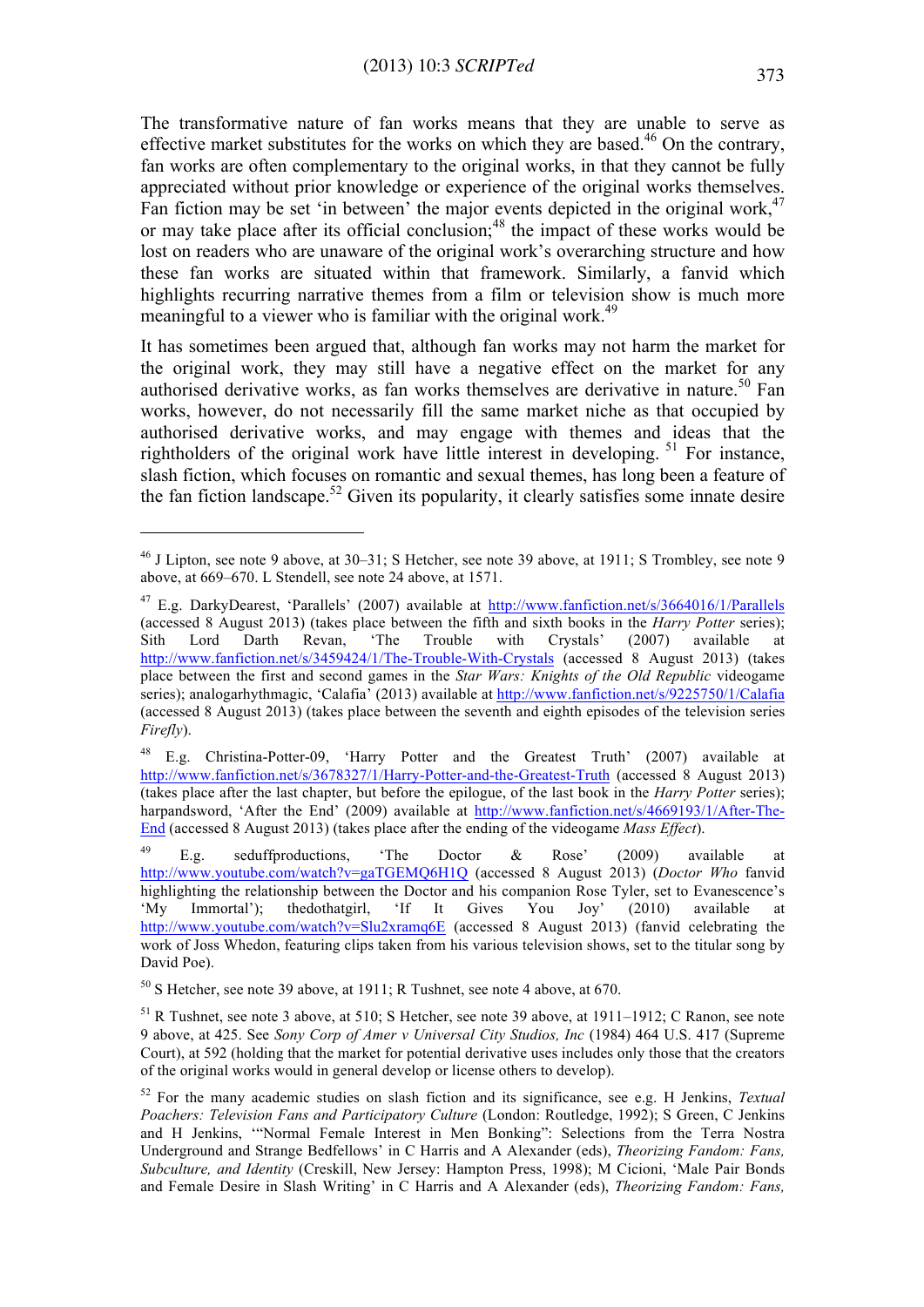of the fans who read and write it. Yet there have been no efforts by rightholders of mainstream media properties to tap into this market by authorising the production of derivative works featuring slash fiction.<sup>53</sup>

The effect that a potentially infringing use of a copyright work may have on the market for the work is a relevant factor in evaluating whether the use is fair both under the US doctrine of fair use and the defence of fair dealing in UK copyright law: indeed, some judges and commentators have treated this as the most important factor.<sup>54</sup> Where a defendant's use of a copyright work does not serve as an economic substitute for the original work, this will weigh in favour of a finding of fair use or fair dealing.

### *3.2 The norm of attribution*

 $\overline{a}$ 

The norm of attribution is most clearly manifested in the disclaimers routinely placed by fan-creators on their works.<sup>55</sup> These disclaimers take into account the interests of three parties: that of the creator or rightholder of the original work; that of the fancreator herself; and those of other fan-creators whose works she has borrowed from. The following 'example disclaimer' for writers of fan fiction, provided by the administrators of a fan website for Disney's animated series *Gargoyles*, serves as an excellent illustration:

All the characters appearing in *Gargoyles* and *Gargoyles: The Goliath Chronicles* are copyright Buena Vista Television/The Walt Disney Company. No infringement of these copyrights is intended, and is not authorized by the copyright holder. All original characters are the property of [Enter your name here].

*Subculture, and Identity* (Creskill, New Jersey: Hampton Press, 1998); C Scodari, 'Resistance Re-Examined: Gender, Fan Practices, and Science Fiction Television' (2003) 1(2) *Popular Communication: The International Journal of Media and Culture* 111; S Katyal, 'Performance, Property, and the Slashing of Gender in Fan Fiction' (2006) 14(3) *Journal of Gender, Social Policy & the Law* 461; C Tosenberger, 'Homosexuality at the Online Hogwarts: *Harry Potter* Slash Fanfiction' (2008) 36 *Children's Literature* 185.

<sup>&</sup>lt;sup>53</sup> J Gran, 'Fan Fiction and Copyright' (1999) available at http://www.alternateuniverses.com/judygran/copyright.html (accessed 8 August 2013) (explaining the unlikeliness of Paramount Pictures, rightholders of the *Star Trek* series, entering into the slash business).

<sup>&</sup>lt;sup>54</sup> For US cases focusing on the market effect of the use, see *Narell v Freeman* (1989) 872 F.2d 907 (9<sup>th</sup>) Circuit); *Sony Corp of Amer v Universal City Studios, Inc* (1984) 464 U.S. 417 (Supreme Court). See also M Anderson, P Brown and A Cores, 'Market Substitution and Copyrights: Predicting Fair Use Case Law' (1993) 10 *University of Miami Entertainment & Sports Law Review* 33–49 (arguing that this factor accounts for most outcomes under the fair use doctrine). For a similar UK case, see *Ashdown v Telegraph Group Ltd* [2001] EWCA Civ 1142 (CA). See also M Vitoria et al, *Laddie, Prescott and Vitoria on the Modern Law of Copyright and Designs* (London: LexisNexis Butterworths, 2011), at [21.47] (describing this as 'by far the most important factor').

<sup>55</sup> J Rothman, see note 39 above, at 1926; C Fiesler, see note 39 above, at 752–753; L Stendell, see note 9 above, at 1573; M Nolan, see note 9 above, at 565; R Tushnet, see note 40 above, at 154; R Tushnet, see note 5 above, at 680.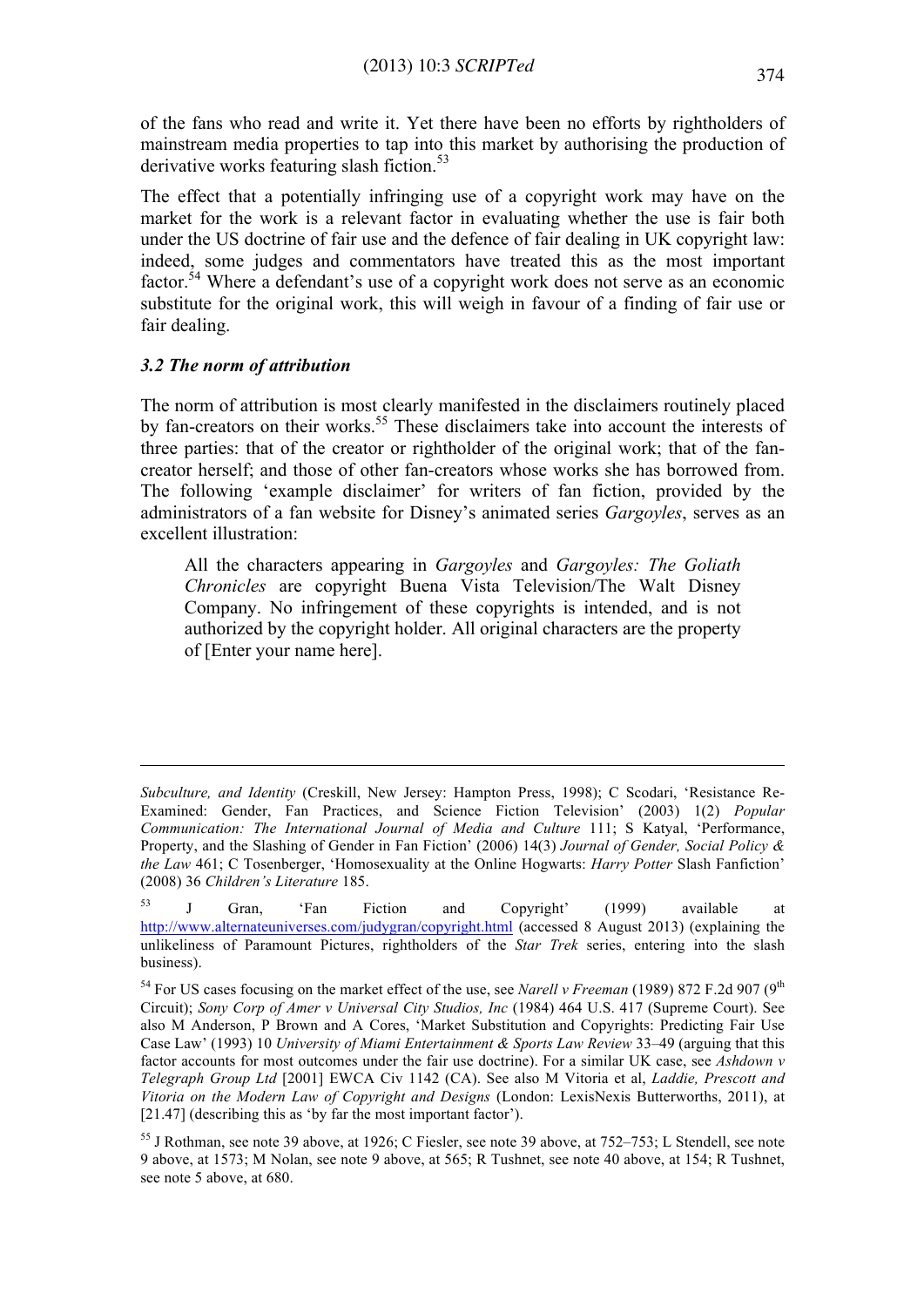Don't forget to add other authors to the list if you're using their characters (ask for permission first). $56$ 

The disclaimer begins with the acknowledgement that The Walt Disney Company and its subsidiary Buena Vista Television are the owners of the copyright in the original characters featured in the television series. The fan-creator thereby makes it clear that she does not assert any rights over these characters. Moreover, she also states expressly that her use of these characters is not authorised by the rightholders. After that, however, the fan-creator goes on to assert a positive claim over the new elements which she herself has added, in this case new characters not present in the original work. The disclaimer also contains a reminder to the fan-creator to give positive attribution to other fans whose creations have been used in her work.

Other disclaimers may be worded in less formal and comprehensive language than the one set out above, but their intent is the same. The use of disclaimers is not confined to fan fiction; they are also found in the context of other fan works, including fanvids,  $57$  fan art,  $58$  and videogame modifications.<sup>59</sup>

At first glance, disclaimers appear to be of greater relevance to the laws of passing off and trade marks than copyright. Where a defendant sells goods using a sign, word, or packaging in which another trader has goodwill or which has been registered as a trade mark by another trader, it is possible for the defendant to alleviate any resulting consumer confusion through the use of a disclaimer, which may in turn allow the defendant to avoid liability for passing of  $f^{60}$  or trade mark infringement.<sup>61</sup> though the mere presence of a disclaimer is by no means conclusive of such claims. $^{62}$  The question of whether the titles, characters, and other features of popular cultural works can be protected under the laws of passing off and trade mark is an important one, as is the consequential question of whether the use of these features in a fan work would infringe upon such protection. $^{63}$  Given the focus of this article on copyright, however,

<sup>56</sup> The *Gargoyles* Fan Website, 'The Disclaimer' available at http://fanfic.gargoylesfans.org/rules/disclaimer.php (accessed 31 May 2013).

<sup>57</sup> E.g. PalletTownChampions, 'Pokémon: The Abridged Series' (2011) available at https://www.youtube.com/watch?v=21JpoiEHw4A&list=PL8333EC62FBD67EE7&index=1 (accessed 8 August 2013) (stating that 'the following is a non-profit fan-based parody' and that '*Pokémon* is the property of Nintendo, Game Freak, Creatures Inc, Pokemon USA, Satoshi Tajiri, and Shogakukan Productions Co).

<sup>58</sup> E.g. DeXmeX010, 'King's Landing – Game of Thrones (The Red Keep) (2012) available at http://dexmex010.deviantart.com/art/King-s-Landing-Game-of-Thrones-The-Red-Keep-328234067

<sup>(</sup>accessed 8 August 2013) (stating that 'I don't own any rights to the *Game of Thrones* or the *Song of Ice and Fire* franchise and stuff').

<sup>59</sup> E.g. Domi, 'Kivan and Deheriana Companions for BG2 Readme' (2001) available at http://www.gibberlings3.net/readmes/readme-kivan-new.html (accessed 8 August 2013) (stating that 'This mod was authored by Dominique Sotto … Kivan and Deheriana Companions for BG2 is not developed, supported, or endorsed by BioWare or Interplay/Black Isle').

<sup>60</sup> E.g. *Consorzio del Prosciutto di Parma v Marks & Spencer Plc and others* [1991] RPC 351 (CA).

<sup>&</sup>lt;sup>61</sup> E.g. *Calvin Klein Cosmetics Corp v Lenox Laboratories, Inc* (1987) 815 F.2d 500 (8<sup>th</sup> Circuit).

<sup>62</sup> E.g. *Edge v Nicholls* [1911] AC 693; *Reckitt & Colman Products Ltd v Borden Inc* [1990] 1 WLR 491 (HL); *Arsenal Football Club Plc v Reed (No 2)* [2003] EWCA Civ 696 (CA); *Toho Co v William Morrow & Co* (1998) 33 F.Supp.2d 1206 (California District Court).

<sup>63</sup> A Schwabach, see note 9 above, at 73–74; M McCardle, see note 9 above, at 464–467.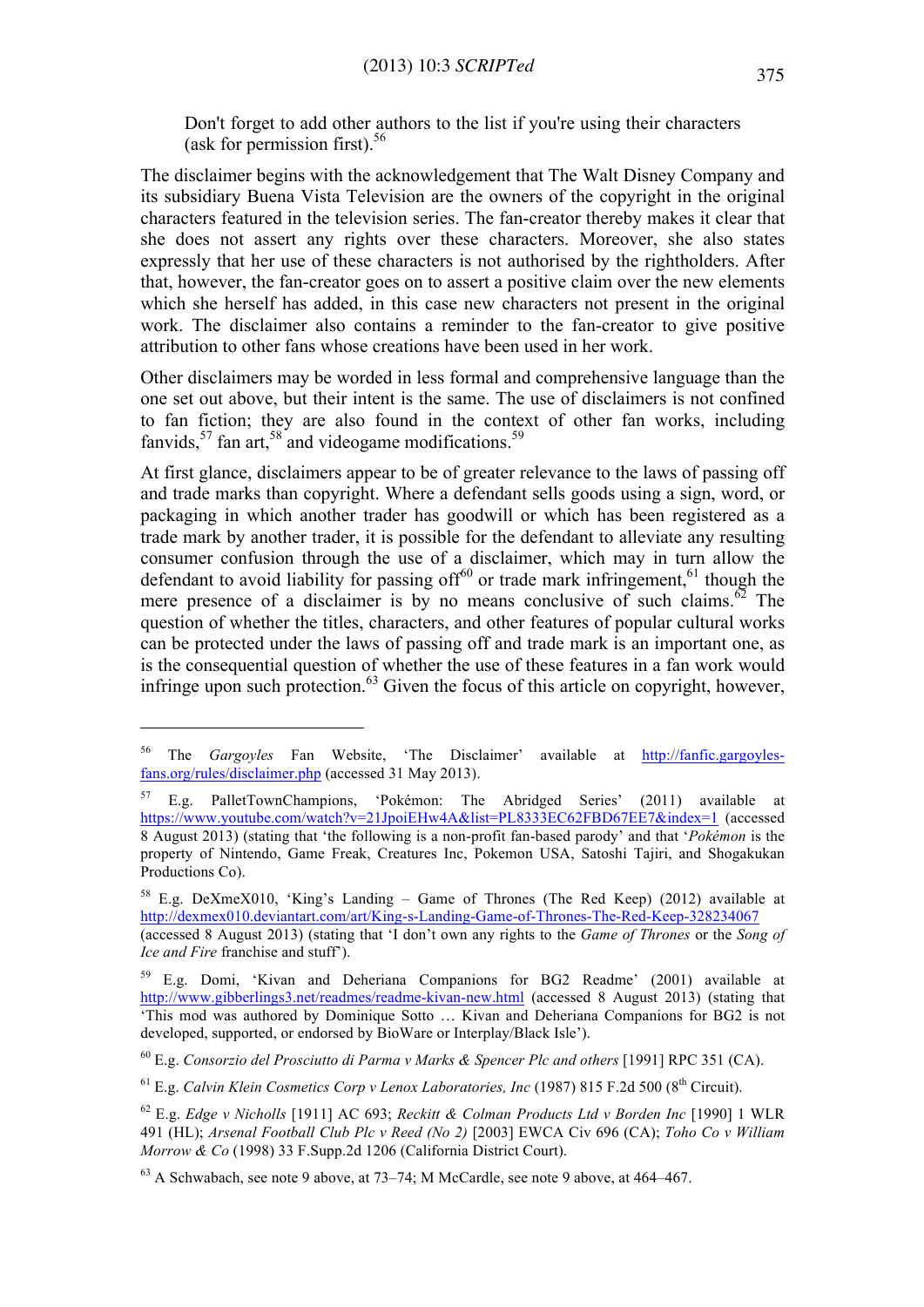the scope for addressing these issues is limited. For the purposes of the present discussion, it is sufficient to note that, regardless of whether the use of disclaimers would, in law, be capable of absolving a fan-creator from liability in a claim for either passing off or trade mark infringement, they do, in practice, serve to clarify any confusion which may arise in relation to the source of the original work and of any fan works.<sup>64</sup> Where such a disclaimer has been placed on a fan work, it is highly unlikely that its audience will be misled into believing that the fan-creator is the author of the original work on which it is based, or that the creator of the original work is responsible for the fan work.

Beyond the alleviation of confusion, insofar as these disclaimers are concerned with correctly identifying the creator of each element of a fan work, they also bear a close relation to the moral right of attribution conferred on creators of copyright works. Under the copyright statutes of the UK and the US, the moral right of attribution has both a positive and a negative dimension.<sup>65</sup> The creator of a copyright work is entitled to be identified as the author of that work, and, conversely, is also entitled not to be identified as the author of any work that he or she did not create. The kind of disclaimer typically placed on fan works takes into account both of these aspects. It should be noted that the availability of this right under the US copyright statute is very narrow, being confined only to creators of works of visual art. The UK copyright statute, in contrast, confers this right on all creators of literary, dramatic, musical and artistic works, and all directors of films.

Attribution is also a key element in the analysis of fair dealing under the UK copyright statute, which requires that most dealings with protected works be accompanied by 'sufficient acknowledgement' for the defence to apply.<sup>66</sup> 'Sufficient' acknowledgement' is defined as an acknowledgement that identifies the work in question by its title or other description, and that identifies the author of the work.<sup>67</sup> The chosen method of acknowledgement must be capable of conveying 'to a reasonably alert member of the relevant audience that the identified person is the author'.<sup>68</sup> Attribution is, however, much less significant in the context of the US doctrine of fair use, as it does not fall within the scope of any of the four statutorily enumerated factors, though occasional calls have been made for its incorporation as a fifth statutory factor. $69$ 

# *3.3 The norm against commercialisation*

Within the fan community, there has traditionally been a very strong norm against fan-creators seeking to profit commercially from their works. Recently, however, the development of media platforms such as YouTube and the increasing ease of carrying

<sup>64</sup> R Tushnet, see note 5 above, at 680.

<sup>65</sup> *Copyright Act 1976*, s 106A; *Copyright, Designs and Patents Act 1988*, ss 77 and 84.

<sup>66</sup> *Copyright, Designs and Patents Act 1988*, ss 29(1), 30(1) and (2).

<sup>67</sup> *Copyright, Designs and Patents Act 1988*, s 178.

<sup>68</sup> *Pro Sieben Media AG v Carlton UK Television Limited* [1997] EMLR 509, at 522.

<sup>69</sup> G Lastowka, 'Digital Attribution: Copyright and the Right to Credit' (2007) 87 *Boston University Law Review* 41–90. Cf R Tushnet, 'Naming Rights: Attribution and Law' (2007) *Utah Law Review* 789–822.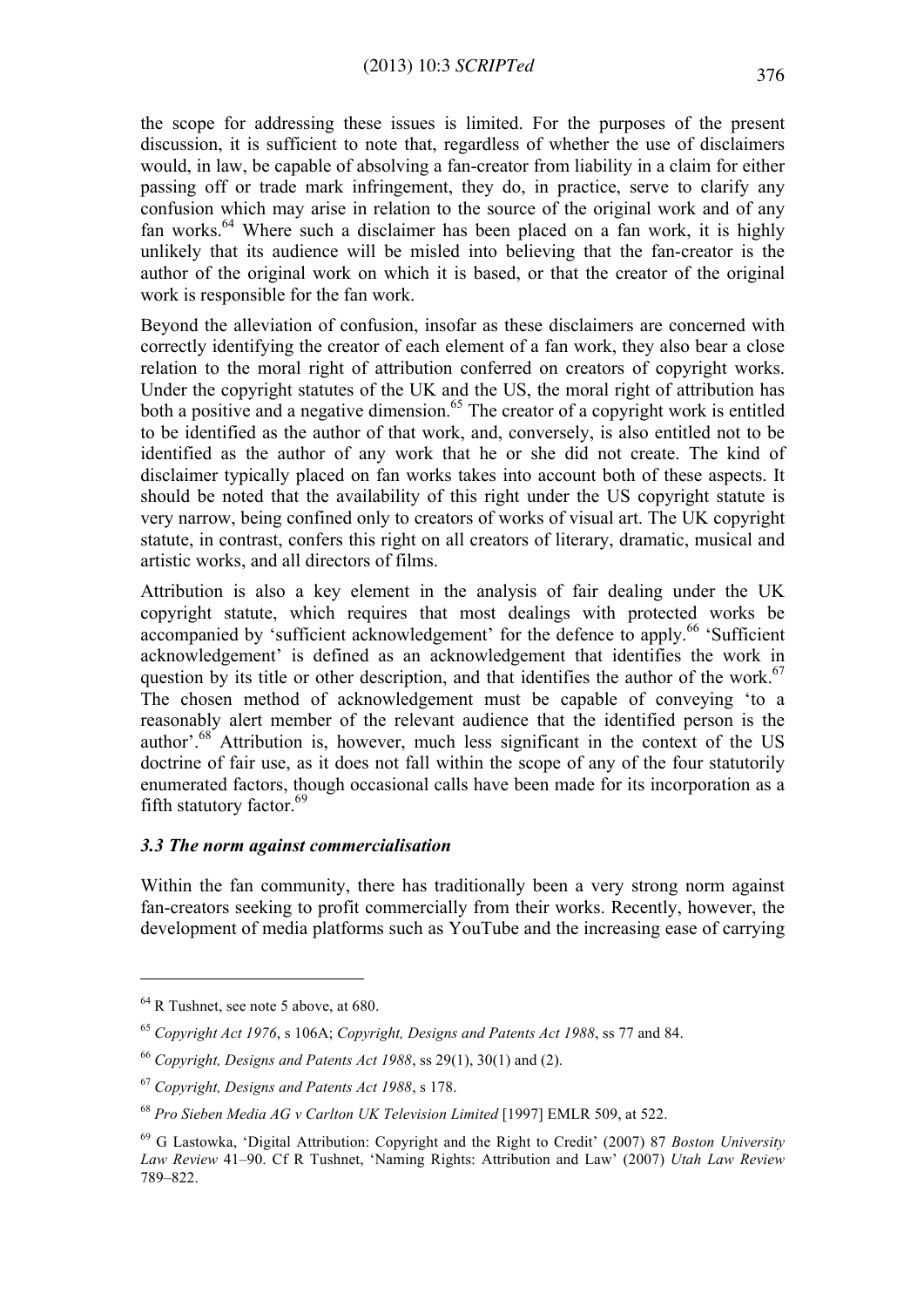out financial transactions online have led to greater and more diverse opportunities for fan-creators to gain some economic benefit. The extent to which individual fancreators are able to do so without attracting censure from their respective communities appears to depend partly on the type of fan works they produce and partly on the manner in which the commercial benefit is obtained. For instance, producers of gameplay videos who obtain advertising revenue from their works by participating in YouTube's Partner Program are rarely derided for doing so. It should be noted, however, that many videogame companies have given blanket permission for players to 'monetise' their gameplay videos in this way, potentially taking such actions outside the scope of regulation by fan community norms.<sup>70</sup> It seems likely, however, that any profit-making activities that go beyond these boundaries, such as attempts to charge other fans directly for access to fan works, will be met with harsh criticism.

For writers of fan fiction, the norm against deriving any sort of profit from their works remains especially strong.<sup>71</sup> For a cautionary tale, one need look no further than *Another Hope*, a *Star Wars* fan novel written, published, and released for commercial sale by fan-writer Lori Jareo without the express consent of Lucasfilm, owner of the copyright in the *Star Wars* films.<sup>72</sup> This incident drew an overwhelmingly negative reaction from the fan community in general, and inspired post after derisive post on a large number of popular blogs.73 A more recent controversy concerns the *Fifty Shades of Grey* trilogy of erotic romance novels by E.L. James, which began life as fan fiction based on Stephanie Meyer's *Twilight* series of novels. James' choice to publish her works commercially – after some suitable modifications to remove any obvious references to the *Twilight* series – has been criticised by a number of fans as unethical. 74

There is a pragmatic dimension to the norm against non-commercialisation. Many fan-creators believe, perhaps with some justification,<sup>75</sup> that the creators and

https://docs.google.com/spreadsheet/ccc?key=0Aoj0LDmpWOb0dHdQSlRFTEpPTWtPNlh2MWE2M DBDWnc#gid=0 (accessed 8 August 2013); 'Individual Games that Allow Monetization of Videos' available at the contract of the contract of the contract of the contract of the contract of the contract of the contract of the contract of the contract of the contract of the contract of the contract of the contract of t https://docs.google.com/spreadsheet/ccc?key=0Aoj0LDmpWOb0dEM3eld5TGp1WUdZNEVrYW1C WF9tUmc#gid=0 (accessed 8 August 2013).

 $71$  See also S Trombley, see note 9 above, at 661–662 (noting that creators of fanvids tend not to sell them on a commercial basis).

<sup>72</sup> C Fiesler, see note 39 above, at 731.

 $70$  For a list of these videogame producers, see 'Companies that Allow Monetization of Videos' available at the contract of the contract of the contract of the contract of the contract of the contract of the contract of the contract of the contract of the contract of the contract of the contract of the contract of t

<sup>73</sup> See e.g J Scalzi, 'The 2006 Stupidest FanFic Writer Award Gets Retired Early' (2006) available at http://www.scalzi.com/whatever/004162.html (accessed 31 May 2013); R Hogan, 'I Bet She Finds Our Lack of Faith Disturbing' (2006) available at http://www.mediabistro.com/galleycat/i-bet-she-findsour-lack-of-faith-disturbing\_b1994 (accessed 31 May 2013); T Nielsen Hayden, 'Annals of Short-Lived Phenomena: *Star Wars* Fanfic on Amazon' (2006) available at http://nielsenhayden.com/makinglight/archives/007459.html (accessed 31 May 2013).

<sup>74</sup> See e.g. J Gold, 'When Does Fan Fiction Cross an Ethical Line?' (2012) available at http://jamigold.com/2012/03/when-does-fan-fiction-cross-an-ethical-line/ (accessed 31 May 2013); S Wanenchak, 'Fifty Shades of Grey and the Ethics of Fannish Prosumption' (2012) available at http://thesocietypages.org/cyborgology/2012/06/06/fifty-shades-of-grey-and-the-ethics-of-fannishprosumption/ (accessed 31 May 2013).

<sup>75</sup> It should be noted that in the *Warner Bros* case, no legal action was taken against the creator of the *Harry Potter Lexicon* until he attempted to commercialise it.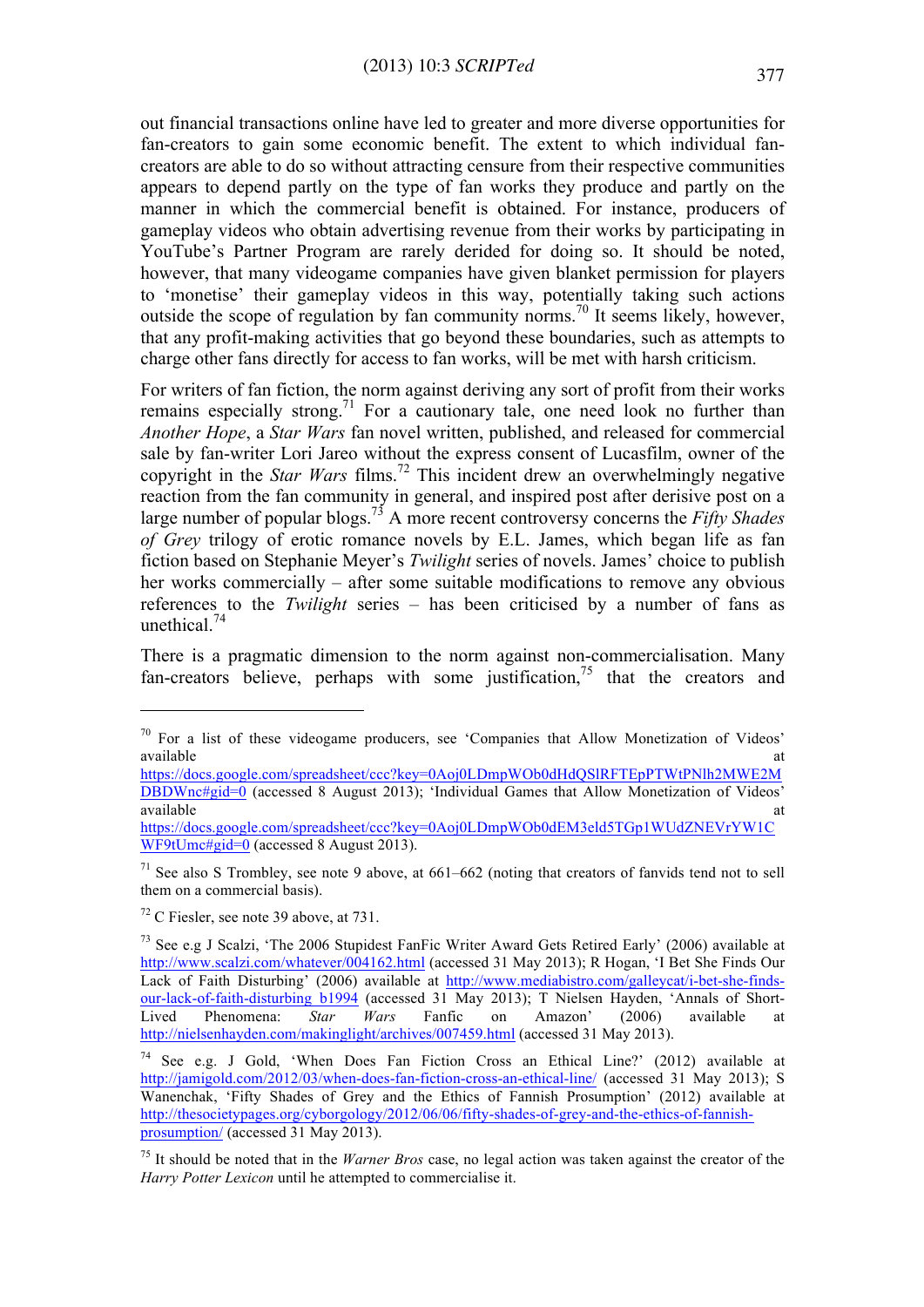rightholders of the original works will not take action against them provided that they do not attempt to profit commercially from their works.<sup>76</sup> Because of this, these deviations from the norm against non-commercialisation have been severely condemned, with some fan-creators fearing that they may draw negative attention from creators and rightholders.<sup>77</sup> Fan-creators may seek to emphasise the non-profit nature of their activities by prefacing their works with statements to that effect; such statements are often combined with the kind of disclaimers discussed under the previous heading.<sup>78</sup> A typical example from a piece *Star Wars* fan fiction reads: 'The universe in which this story takes place was created by George Lucas. I don't own any of the characters from *Star Wars* and am not seeking any money from this work'.79

Whether the use made of a copyright work is for a commercial purpose is an important consideration under both the US doctrine of fair use and the defence of fair dealing in UK copyright law. In relation to fair use, commerciality is taken into account under the first statutory factor, namely 'the purpose and character of the use'; the absence of a commercial motive on the part of the defendant may weigh significantly in favour of a finding of fair use.<sup>80</sup> The same reasoning is applicable in the case of fair dealing: any commercial or financial motive which a defendant may have in making use of a copyright work militates against a finding that the dealing in question is fair.<sup>81</sup>

The fact that fan works are usually created and distributed on a non-commercial basis can serve to give creators and rightholders of popular media properties additional reassurance that fan works are unlikely to have a negative economic impact on the market for their own works. Because fan works are available at no monetary cost, they do not consume any financial resources which a fan may have set aside for the purchase of popular cultural works. $82$ 

### *3.4 The norm of integrity*

 $\overline{a}$ 

It is submitted here that a possible fourth norm regulating the production of fan works is that of integrity, or respect for the source material. As the typical fan-creator borrows familiar elements from their favourite media properties and combines them in unfamiliar ways in order to produce a new work, this suggestion may appear to be counter-intuitive; indeed, it is acknowledged that this possible fourth norm is nowhere

<sup>76</sup> S Hetcher, see note 39 above, at 1885.

<sup>77</sup> R Stroude, see note 9 above, at 198; S Hetcher, see note 39 above, at 1885; C Fiesler, see note 39 above, at 749; R Tushnet, see note 40 above, at 142–143.

<sup>&</sup>lt;sup>78</sup> M McCardle, see note 4 above, at 452.

<sup>79</sup> C Conway, 'Embracing Vengeance' available at http://galacticvoyage.com/Fan%20Fiction/Colin%20Conway-Embracing%20Vengeance.htm (accessed 31 May 2013).

<sup>80</sup> *Sony Corp of Amer v Universal City Studios, Inc* (1984) 464 U.S. 417 (Supreme Court holding that home videotaping for personal use was fair due in part to its nature as a non-commercial, non-profit activity).

<sup>81</sup> *Newspaper Licensing Agency Ltd v Marks & Spencer Plc* [2001] Ch 257 (CA) (Court of Appeal finding that the copying of newspaper cuttings was not fair as it had been carried out for the defendant's internal commercial purposes).

 $82$  R Tushnet, see note 5 above, 671.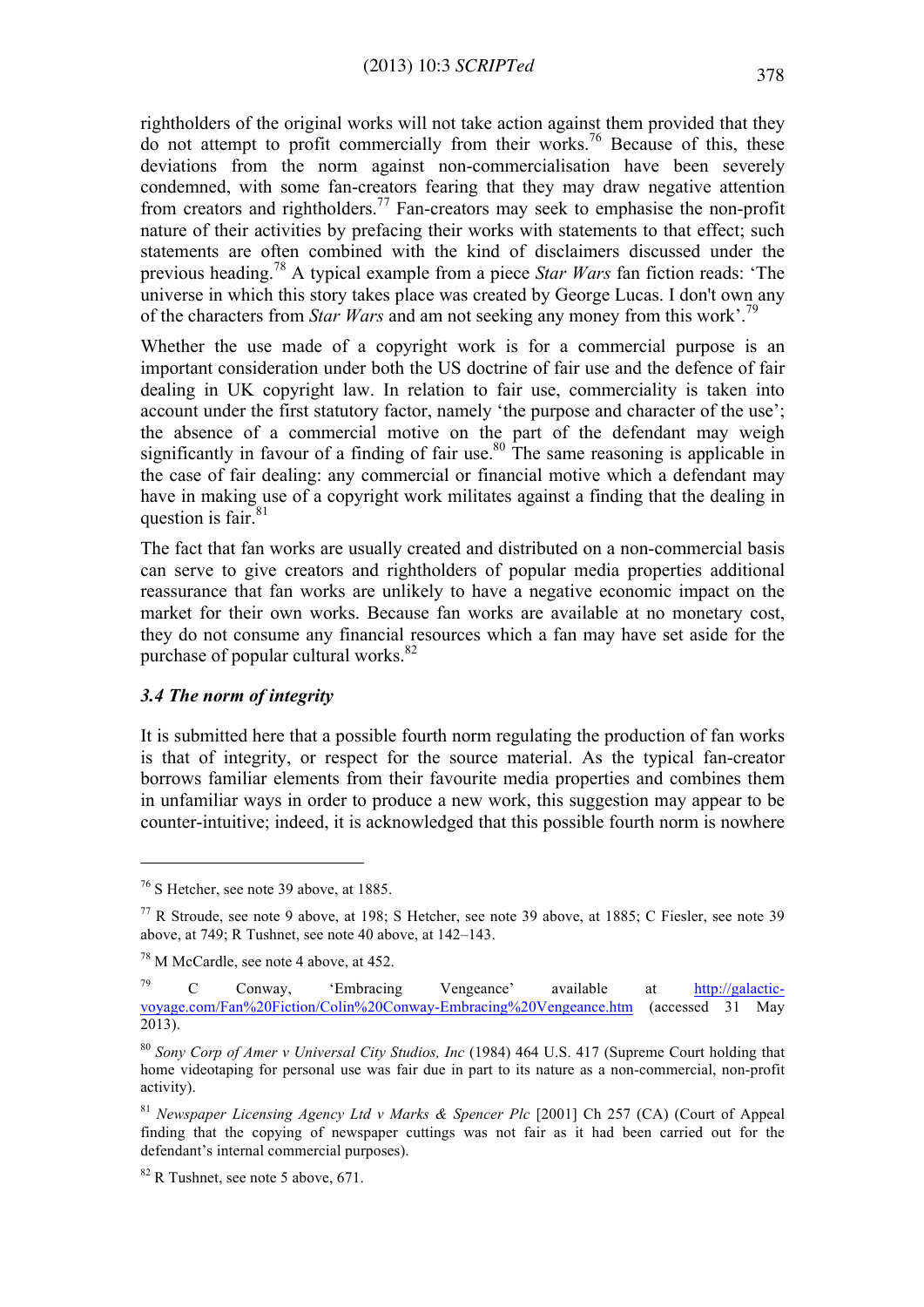as strong or as salient as the three previously discussed. Notwithstanding this, it is still worth pointing out that, for a not insignificant segment of fan-creators and consumers of fan works, a certain degree of consistency between the fan work and the original work is seen to be an indicator of quality. In the particular context of fan fiction, a number of fans have emphasised the importance of ensuring that the personalities of established characters remain consistent with their depictions in the original work. For example, writers are advised to '[k]eep your character's traits in mind when you decide to write … it can be a bit of a stretch for your reader, otherwise, and undermine the integrity of the story',<sup>83</sup> reminded to 'keep your characters in character', <sup>84</sup> and told to '[b]ase your characterizations and dialogue on the show'.<sup>85</sup> One reader lists 'realistic characterization neglect' as one of her 'pet peeves' about fan fiction,<sup>86</sup> while another reader describes the phenomenon of a character being made to act against his or her established personality as '[o]ne of the things that drives me nuts about fanfiction'.<sup>87</sup>

To a certain extent, the norm of integrity can be linked to the same kind of concerns as those addressed by the moral right of integrity, which is conferred on creators of copyright works. The right of integrity has been defined as the right to object to any distortion, modification of, or other derogatory action in relation to the work in question, which would be prejudicial to the author's honour or reputation,  $88$  and is present in some form under the copyright statutes of the  $UK^{89}$  and the US,<sup>90</sup> though in the case of the latter, it is once again confined to creators of works of visual art.

The norm of integrity takes on particular significance in light of creators' and rightholders' concerns that fan-creators may make use of the original source material in a way that is objectionable to the author, or otherwise inconsistent with his or her original vision. For some authors, this may be the strongest reason for their opposition to fan works. One example is J.K. Rowling who, as noted above, objects to *Harry Potter fan fiction that is 'x-rated'.*<sup>91</sup> Can the norm of integrity reassure these authors that fan-creators will not use their works in ways that they find objectionable and distasteful? The answer, perhaps unfortunately, appears to be in the negative. First, as stated previously, the norm of integrity is not a strong one. Many fans continue to

<sup>&</sup>lt;sup>83</sup> L Constantine, 'Tips for Writing Better Fan Fiction' (2009) available at http://www.ljconstantine.com/column3.htm (accessed 7 August 2013).

Mlawski, 'Why I'm Not Going to Read Your Fanfic' (2008) available at http://www.overthinkingit.com/2008/09/22/why-im-not-going-to-read-your-fanfic/ (accessed 7 August 2013).

<sup>85</sup> J Leavell, 'How to Write Marginally Readable Fan Fiction' (2006) available at http://littlecalamity.tripod.com/HowTo2.html (accessed 7 August 2013).

<sup>&</sup>lt;sup>86</sup> T Costa, 'Tasha's Fanfiction Pet Peeves' available at http://www.genesisawards.net/?page\_id=127 (accessed 7 August 2013).

 $87$  Y Hikari, 'OoC: Out of Character' (2010) available at http://www.fictionpress.com/s/2865201/1/OoC-Out-of-Character (accessed 7 August 2013).

<sup>88</sup> *Berne Convention for the Protection of Literary and Artistic Works*, art 6*bis*.

<sup>89</sup> *Copyright, Designs and Patents Act*, s 80.

<sup>90</sup> *Copyright Act 1976*, s 106A.

<sup>&</sup>lt;sup>91</sup> D Waters, 'Rowling Backs Potter Fan Fiction' (2004) available at http://news.bbc.co.uk/2/hi/entertainment/3753001.stm (accessed 7 August 2013).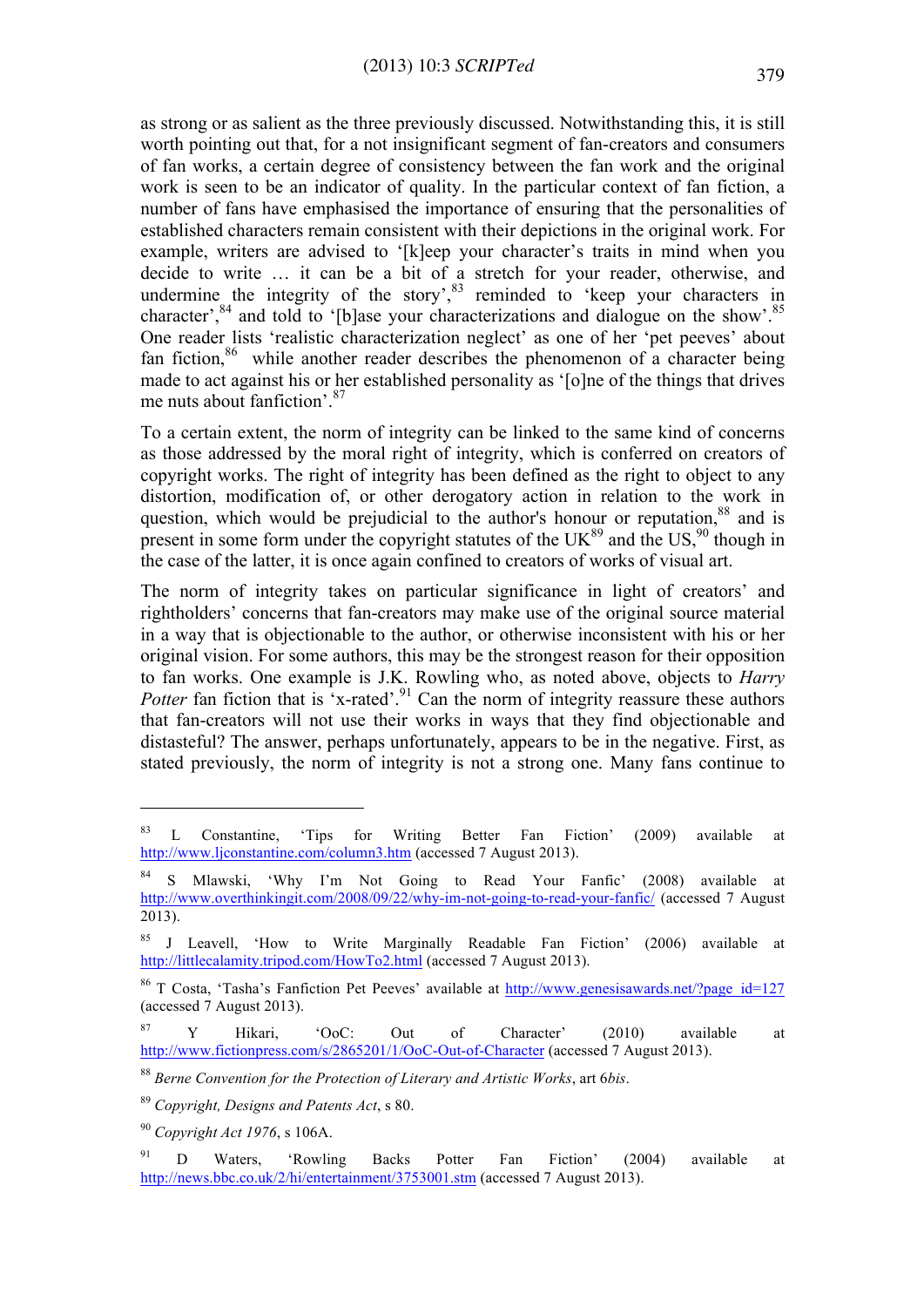read and write fan fiction in which characters are shown behaving in ways that fall well outside the parameters of their established characterisation. In the context of the *Harry Potter* series, this is illustrated by the existence of not one, but two, websites dedicated to adult-themed fan fiction,<sup>92</sup> notwithstanding J.K. Rowling's objections and the conspicuous absence of any sexual or adult situations in the original books themselves.

Creators and rightholders, therefore, will not be able to rely solely on fan community norms to prevent fan-creators from producing works that they consider to be disrespectful of the original source material. It is not altogether clear, however, whether they would be entitled to much stronger protection under the moral rights provisions of formal copyright law. As stated previously, under the copyright law of the US, the right of integrity is afforded only to creators of works of visual art; creators of other types of works – including the literary and audiovisual works that attract the greatest fan engagement – are entitled to no such protection. While UK copyright law extends the right of integrity to authors of literary, dramatic, musical and artistic works, as well as directors of films protected by copyright, the precise scope of this right remains relatively underdeveloped. What little case law there is inclines towards a narrow interpretation of the right. For one, the language of the relevant statutory provision has been interpreted to mean that the mere fact that a work has been distorted or mutilated is not in itself actionable; a claim arises only where the distortion or mutilation prejudices the author's honour or reputation.<sup>93</sup> For another, courts have preferred to use an objective test of whether an author's work has been treated in a manner which is prejudicial to his or her honour or reputation, rather than relying on the author's own subjective view or judgment.<sup>94</sup> Furthermore, in at least one case, the court was unwilling to infer any prejudice to the claimant's honour or reputation, as the claimant had failed to provide evidence of either honour or reputation; in doing so, the court appears to have been influenced, at least in part, by the fact that the claimant himself – a composer of a piece of garage music – had utilised the imagery of gangsters to promote his own work.<sup>95</sup>

Further research into the scope of the right to integrity under UK copyright law is clearly indicated, and a better understanding of the nature of the right, its aims, and its place in copyright law needs to be developed. For the purposes of the present paper, however, it is sufficient to observe that many creators may have difficulty fulfilling the current requirements for a successful claim. This is especially the case for creators who are less well-known, or whose works contain mature and sexual themes. They may be unable to provide evidence of their honour or reputation, or to show that fan

<sup>&</sup>lt;sup>92</sup> 'Restricted Section' available at http://restrictedsection.org/ (accessed 8 August 2013); 'Restricted Section 2' available at http://www.restrictedsection2.org/ (accessed 8 August 2013). See generally C Tosenberger, see note 52 above.

<sup>93</sup> *Pasterfield v Denham* [1999] FSR 168; *Confetti Records v Warner Music UK Ltd* [2003] EWCH 1274 (Ch).

<sup>94</sup> *Tidy v Trustees of the Natural History Museum* (unreported, 1995); *Pasterfield v Denham* [1999] FSR 168. Cf the approach taken by the Ontario High Court in *Snow v The Eaton Centre Ltd* 70 CPR 105. See also S Teilmann, 'Framing the Law: The Right of Integrity in Britain' (2005) 27(1) *European Intellectual Property Review* 19, 22 (noting the British courts' unwillingness to follow the Canadian approach in *Snow* and to find in favour of the claimants' rights of integrity).

<sup>95</sup> *Confetti Records v Warner Music UK Ltd* [2003] EWHC 1274 (Ch).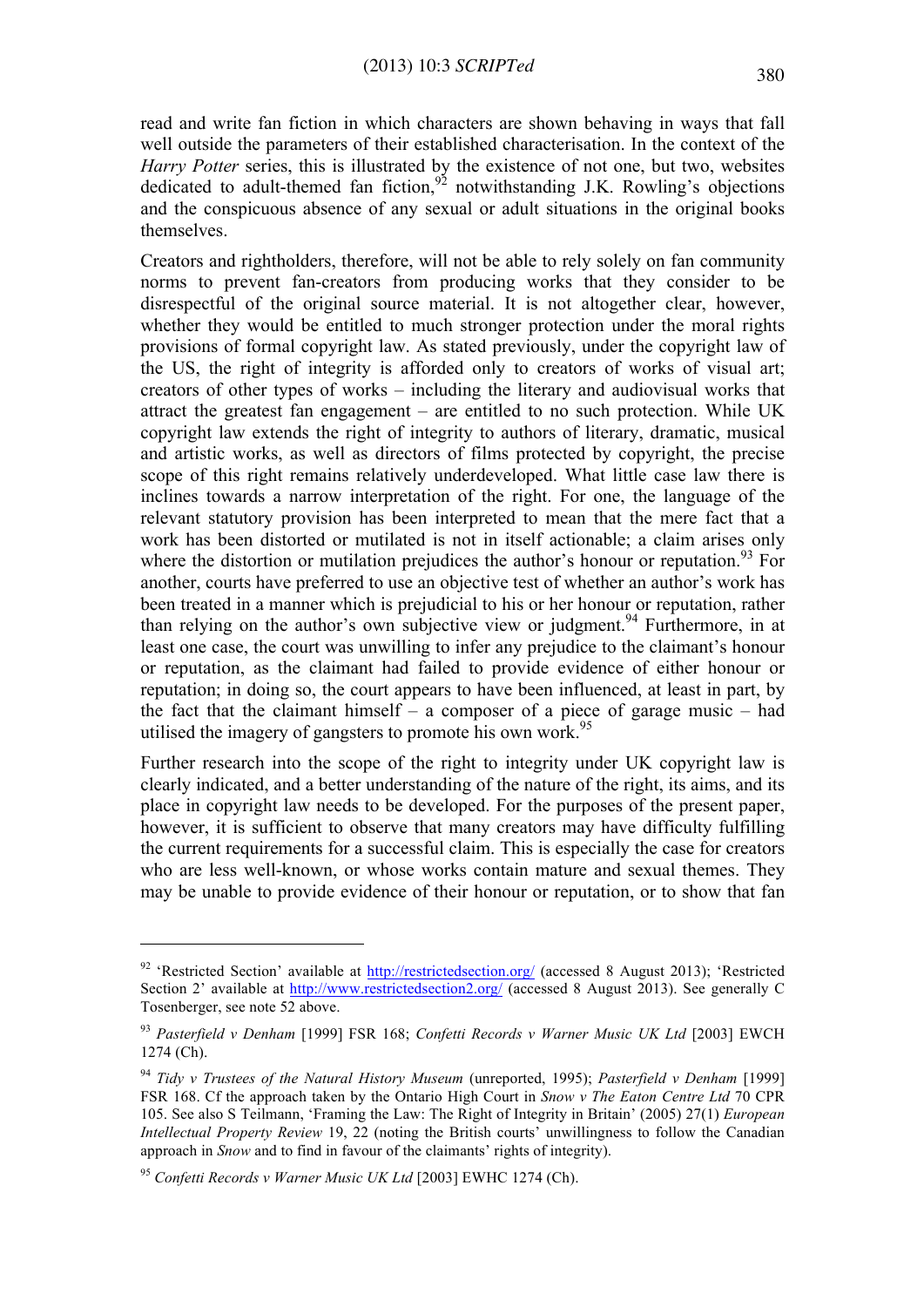works that deal with similar themes are in fact prejudicial. Thus, while J.K. Rowling, as a famous author of books written mainly for children and teenagers, may be able to claim that sexually explicit fan fiction infringes her right to integrity, it is difficult to see how an author like Joe Abercrombie, who has a much smaller following and who is best known for so-called 'grimdark'<sup>96</sup> fantasy, in which characters are routinely subjected to various abuses, sexual and otherwise, could plausibly claim the same.<sup>97</sup> Creators and rightholders who wish to set express limits on the manner in which their original material can be used in fan works may need to have recourse to contractual or licence terms – an option which will be explored in the next section.

# **4. Fan Community Norms and the Shaping of Business Practices Within the Creative Industries**

It is clear from the previous section that the norms which the fan community has developed in order to regulate its own creative practices do go a long way towards alleviating concerns which creators and rightholders may have about the negative impact of fan works. In particular, it has been explained that fan works that have been produced and distributed in accordance with these norms will rarely have a negative effect on the market for the original work and any authorised derivative works. It has also been noted that the routine use of disclaimers on fan works serves to dispel most confusion that may arise regarding the identity of the respective creators of the original work and of the fan works. However, it is conceded that these norms may not be sufficient to reassure creators and rightholders that fan-creators will not use their material in ways that they find objectionable.

Notwithstanding this last point, it is submitted that the creators and rightholders of popular media properties will be able to develop more open and participatory business models by using these norms as a basis for distinguishing between permissible and impermissible uses of their works by fan-creators. By implementing policies that explicitly allow and encourage the production of fan works within the parameters of these norms – which, it should be noted, have already been accepted by most fancreators as being fair – creators and rightholders would be in a position to cultivate a more positive relationship with their fan base. The benefits flowing from such a relationship are substantial. Highly engaged fans are keen to introduce other members of their social circle to their favourite books, television shows, films, and so forth, thereby enlarging the audience for those works.<sup>98</sup> Fan works also play an important role, as they keep the original work at the forefront of the public consciousness and

<sup>96</sup> The term is derived from the tagline of the *Warhammer 40,000* tabletop strategy game: ' … in the grim darkness of the far future, there is only war'.

 $97$  For views on 'grimdark' fantasy in general and the work of Joe Abercrombie in particular, see e.g. L Grin, 'The Bankrupt Nihilism of Our Fallen Fantasists' (2011) available at http://www.breitbart.com/Big-Hollywood/2011/02/12/The-Bankrupt-Nihilism-of-Our-Fallen-Fantasists (accessed 8 August 2013); The G, 'Grimmy Grimmy Dark Dark' (2013) available at http://www.nerdsfeather.com/2013/02/grimmy-grimmy-dark-dark.html (accessed 8 August 2013); J Abercrombie, 'The Value of Grit' (2013) available at http://www.joeabercrombie.com/2013/02/25/the-value-of-grit/ (accessed 8 August 2013); C Buhlert, 'It's That Time of the Year Again: Grimdark Fantasy' (2013) available at http://corabuhlert.com/2013/03/03/its-that-time-of-the-year-again-grimdark-fantasy/ (accessed 8 August 2013); F Meadows, 'On Grittiness and Grimdark' (2013) available at http://fozmeadows.wordpress.com/2013/03/03/on-grittiness-grimdark/ (accessed 8 August 2013).

<sup>&</sup>lt;sup>98</sup> L Stendell, see note 24 above, at 1561.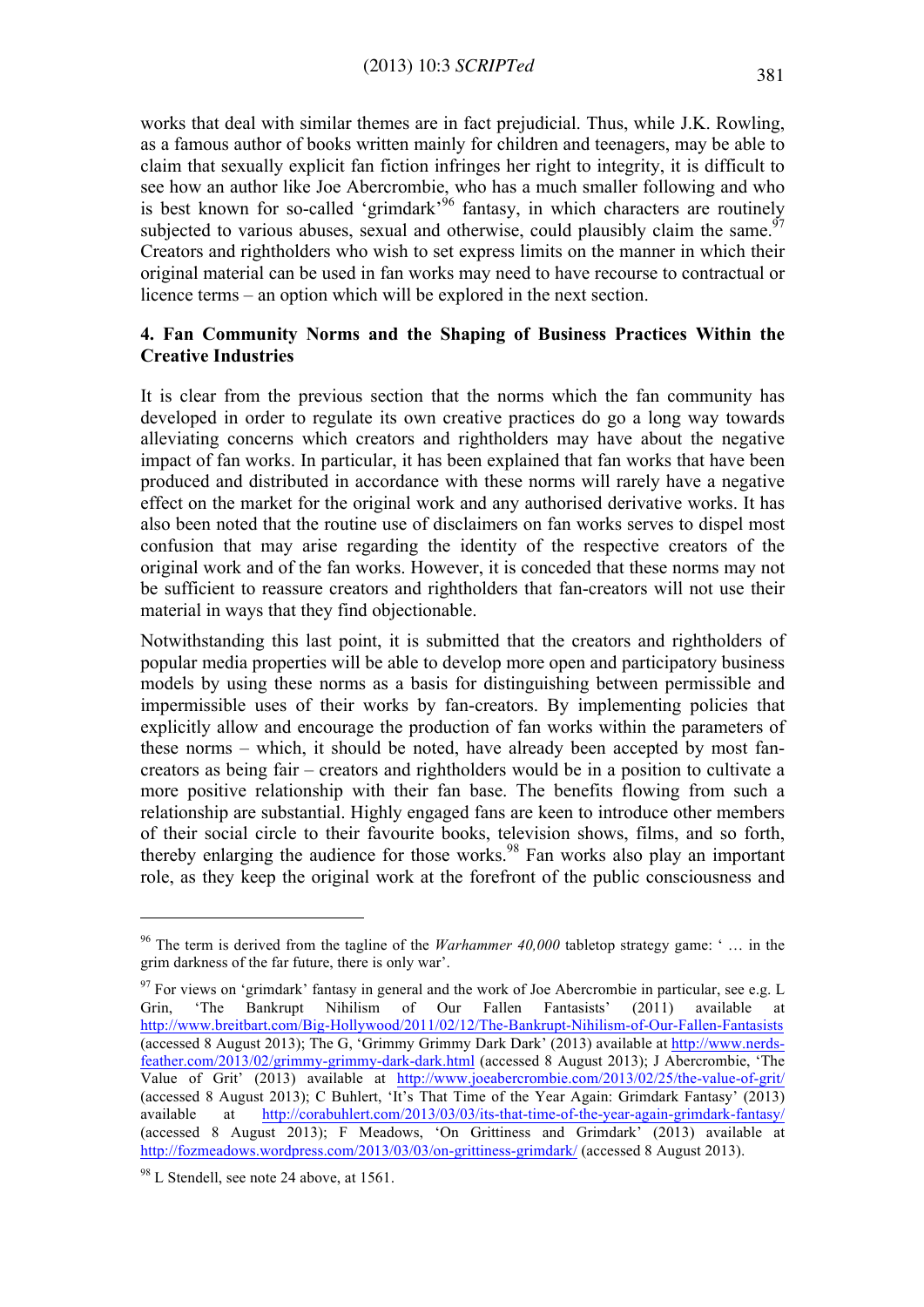help to maintain interest in the work between releases of new instalments – and often even after the 'official' conclusion of the work.<sup>99</sup> Given that the promotional costs associated with building up a new media property frequently outweigh other related costs,100 the proselytising activities of fans may confer a significant advantage on creators and rightholders. This strategy of encouraging fan participation would allow creators and rightholders to avoid the pitfalls commonly associated with the aggressive policing of copyrights: the risk of alienating the most devoted members of their audience, and the corresponding loss of their most lucrative market. Two such strategies that are currently being employed by different corporations, and the extent to which they have been influenced by fan community norms, will be examined in the following sections.

#### *4.1 Videogame Producers and Player-Created Modifications*

The approach taken by certain videogame developers and publishers towards playercreated modifications illustrates how such fan-friendly business policies can be implemented in practice. These modifications alter or add to the content of an existing videogame, either in terms of its underlying computer code, its plotline and characters, its audiovisual assets, or any combination of these elements. Examples of videogame producers which expressly permit players to create such modifications range from independent developer Mojang (creator of *Minecraft*, a game which allows players to build structures and objects out of textured 3D cubes) to major developers and publishers such as Valve Corporation (which also operates the widelyused software distribution platform Steam), id Software, Bethesda Game Studios, Blizzard Entertainment, and Electronic Arts. In the absence of a comprehensive empirical study on the matter, it is, of course, not possible to conclude that the attitudes taken by these developers are representative of the industry as a whole. Nevertheless, it remains significant that at least several major videogame producers have seen fit to allow the creation of fan works on terms which, to a certain degree, reflect fan community norms.

In the case of videogames produced by the five major corporations identified above, the terms on which modifications can be created are set out in the end-user licence agreement ('EULA') which governs the use of either the relevant videogame or the software provided by the producer for modifying the videogame. While the exact terms differ from producer to producer – and occasionally from game to game – a number of common conditions can be identified. The first (and most common) stipulation is that the modification must not be distributed or otherwise used commercially. The second is the requirement that the modification carry a disclaimer which states that it is not made, endorsed, or supported by the developer or publisher of the videogame. The third is the requirement that the modification contain no obscene, abusive, hateful, racist or otherwise objectionable material.

Clear links can be traced between the first two conditions and the norm against noncommercialisation and the norm of attribution respectively. In relation to the latter,

<sup>99</sup> E Chua, 'Fan Fiction and Copyright: Mutually Exclusive, Co-Existable or Something Else? Considering Fan Fiction in Relation to the Economic/Utilitarian Theory of Copyright' (2007) 14 *eLaw Journal* 215–230, at 227–228.

 $100$  C Ranon, see note 9 above, at 442.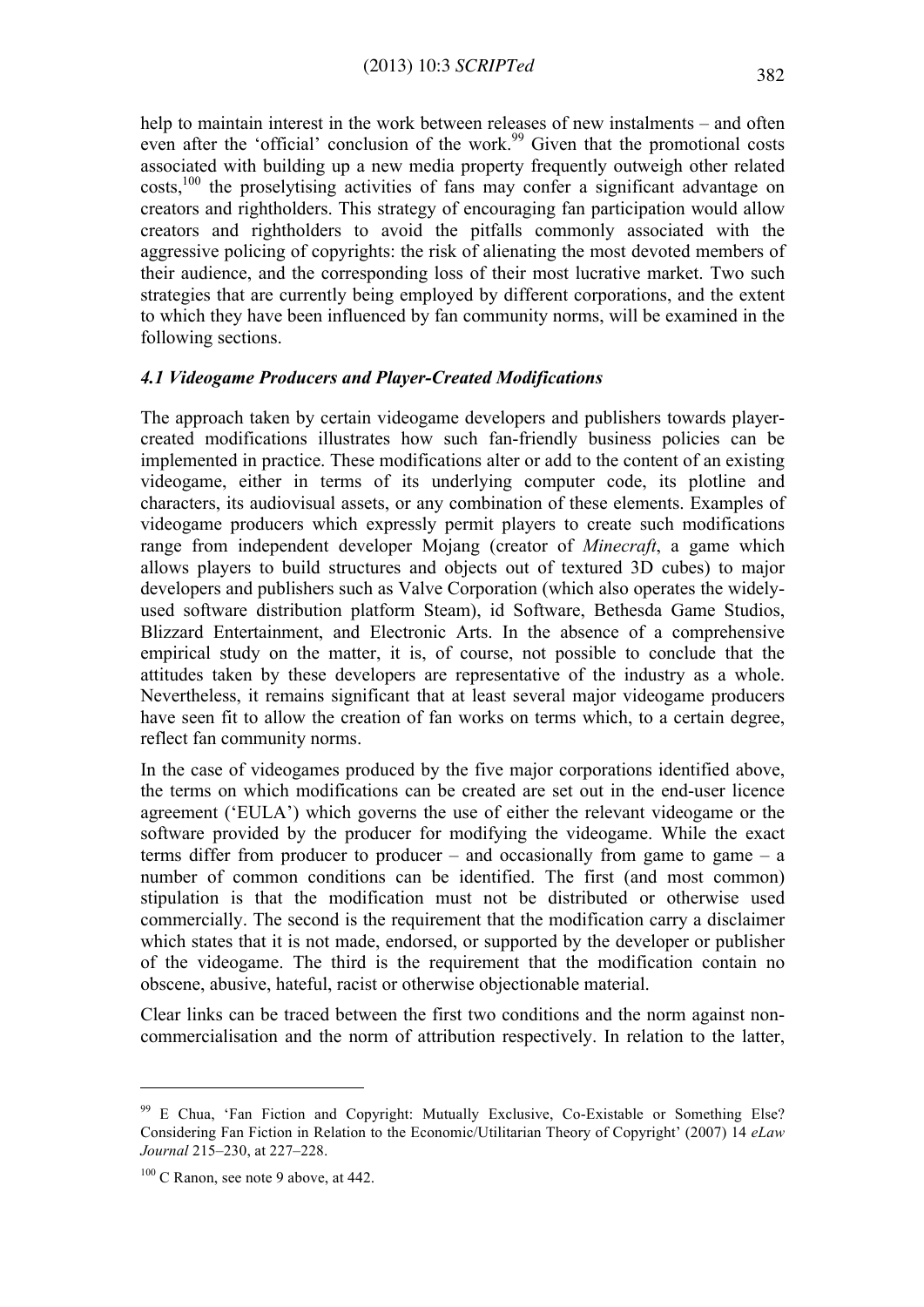these videogame producers appear to be primarily concerned with avoiding misattribution, rather than asserting any positive rights of attribution. The third condition addresses the gap between the videogame producers' perception of what constitutes appropriate, respectful use of its copyright material and players' perception of the same. Recognising that the norm of integrity does not operate to prevent players from creating modifications that are sexually explicit – indeed, it has been observed that the availability of editing tools for a videogame invariably gives rise to modifications that render its in-game characters nude<sup>101</sup> – or that are offensive in some other way, these videogame producers have taken care to spell out a prohibition against such content. While the norm of transformation is not directly referred to in any of these conditions, it is reflected in the very nature of playercreated modifications themselves. These modifications rework the content of an existing videogame in some way, altering and adding to it, and do not simply duplicate the videogame in question.

These videogame producers' readiness to permit player-created modifications may stem, at least in part, from their greater familiarity with the philosophies underlying open source software development; as such, their practices may not be directly translatable to other cultural industries. Nevertheless, these practices can still function as a useful guideline for other media corporations seeking to develop a more open and participatory business model without compromising their intellectual property rights.

### *4.2 Amazon.com's Kindle Worlds programme*

 $\overline{a}$ 

The most recent initiative to legitimise and monetise the production of fan fiction was launched in June 2013, not by a media corporation as such, but by the online retailer Amazon. The programme, known as Kindle Worlds, enables fan-writers to publish works based on several existing media properties for which Amazon has obtained the relevant licences. At present, the list of media properties is still fairly limited. It includes the popular television shows *Gossip Girl*, *Pretty Little Liars* and *The Vampire Diaries*, various comic book series published by Valiant Entertainment, and, perhaps somewhat bizarrely, the works of Kurt Vonnegut; Amazon has stated that it is continuing to negotiate with other rightholders for similar licences.<sup>102</sup> Fan fiction published through this programme is sold – currently in electronic format only –via newly-established Amazon.com Kindle Worlds store, as well as the various Kindle apps and devices. While it is as yet too early to make any sort of pronouncement on the success or failure of this initiative, it is instructive to consider the extent to which fan community norms have shaped its overall framework.

Of the four norms discussed above, an examination of the Kindle Worlds standard publishing agreement for fan-writers reveals that it is most concerned with the norm of integrity. In this case, it reinforces what has been acknowledged to be a rather weak norm with express contractual provisions requiring the fan-writer to comply with the content guidelines imposed by the rightholder of the relevant media property.<sup>103</sup> In all

<sup>&</sup>lt;sup>101</sup> TV Tropes, 'Video Game Perversity Potential' available at http://tvtropes.org/pmwiki/pmwiki.php/Main/VideoGamePerversityPotential (accessed 31 May 2013).

Amazon.com, 'Kindle Worlds is Growing' (2013) available at http://phx.corporateir.net/phoenix.zhtml?ID=1831621&c=176060&p=irol-newsArticle (accessed 8 August 2013).

<sup>103</sup> Amazon.com 'Kindle Worlds Publishing Agreement (2013) available at https://kindleworlds.amazon.com/faqs?topicId=A1MMH2I71OJWTR (accessed 8 August 2013).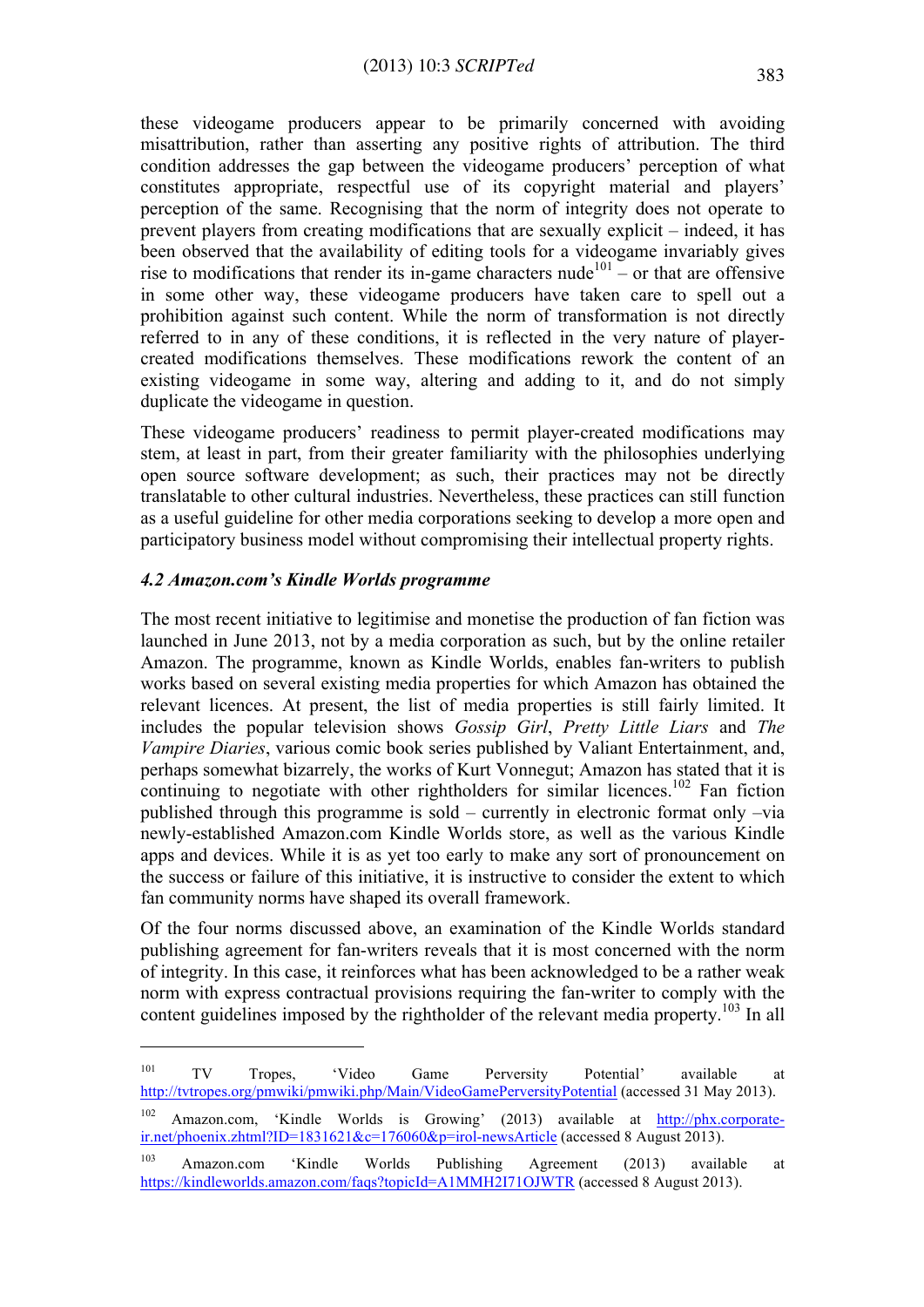cases, 'pornography or offensive depictions of graphic sexual acts' is prohibited, as is 'offensive content, including but not limited to racial slurs, excessively graphic or violent material, or excessive use of foul language'.<sup>104</sup> Valiant Entertainment's content guidelines also stipulate, additionally, that the fan work 'must present the protagonist(s), supporting character(s), and antagonist(s) in-character'.<sup>105</sup>

The norm of attribution, too, can be discerned from the Kindle Worlds framework. While the standard publishing agreement does not contain any express reference to attribution, a survey of the Kindle Worlds storefront shows that, in each case, it is the writer of the fan work, and not the creator or rightholder of the original work, who is credited as its author. In addition, the 'cover image' of each fan work is labelled conspicuously both with the words 'Kindle Worlds' and the title of the media property on which it is based, indicating that it is a fan work – rather than one produced by the original creator – set in that particular fictional universe. However, fan-writers who make use of elements from works contributed by other participating fan-writers are merely 'encouraged' to include an acknowledgement in their work, rather than being required to do so. In this respect, it falls short of the norm of attribution as established by the fan community.

In relation to the norm of transformation, transformativeness is inherent in the very concept of fan fiction itself, as discussed above. Furthermore, Amazon.com has made it clear that it will review each story being considered for publication to ensure that it does originate from the fan-writer and has not been copied from some other source.<sup>106</sup>

The norm against non-commercialisation, however, has been omitted completely. As stated previously, fan fiction published under the Kindle Worlds programme is sold commercially, and the standard publishing agreement provides that the fan-writer will receive 20% or 35% - depending on the length of the work – of the net revenue from each copy sold or licensed.<sup>107</sup> It is this departure from the norms of the fan community that various commentators, including academics, professional authors, and readers and writers of fan fiction, have cited as being the most contentious aspect of the Kindle Worlds programme. Some are concerned that the commercialisation of fan fiction might disrupt fan communities' established gift economy;<sup>108</sup> others look askance at the extensive rights granted by the standard publishing agreement to both Amazon and the rightholders of the licensed media properties, which includes an exclusive licence to make unrestricted use of any new elements in the published fanwork without additional compensation to the author.<sup>109</sup> Comparisons have also been

<sup>&</sup>lt;sup>104</sup> Amazon.com, 'Kindle Worlds for Authors' (2013) available at http://www.amazon.com/gp/feature.html?ie=UTF8&docId=1001197431 (accessed 8 August 2013).

<sup>&</sup>lt;sup>105</sup> Amazon.com, see note 104 above.

<sup>106</sup> Amazon.com, 'Content Guidelines and Review Process (2013) available at https://kindleworlds.amazon.com/faqs?topicId=A2W2IF5J2WZDKT (accessed 8 August 2013).

<sup>&</sup>lt;sup>107</sup> Amazon.com, see note 103 above.

<sup>&</sup>lt;sup>108</sup> A Robertson, 'How Amazon's Commercial Fan Fiction Misses the Point' (2013) available at http://www.theverge.com/2013/6/4/4392572/does-amazon-kindle-worlds-miss-the-point-of-fanfiction (accessed 8 August 2013). Cf Inverarity, 'Money for Nothing and Your Fics for Free' (2013) available at http://inverarity.livejournal.com/203028.html?thread=1379604 (accessed 8 August 2013).

<sup>109</sup> M Lo, 'Amazon Tries to Monetize Fan Fiction; I Freak Out' (2013) available at http://www.huffingtonpost.com/malinda-lo/post\_4849\_b\_3320780.html (accessed 8 August 2013); J<br>Scalzi, 'Amazon's Kindle Worlds: Instant Thoughts' (2013) available at Scalzi, 'Amazon's Kindle Worlds: Instant Thoughts' (2013) available at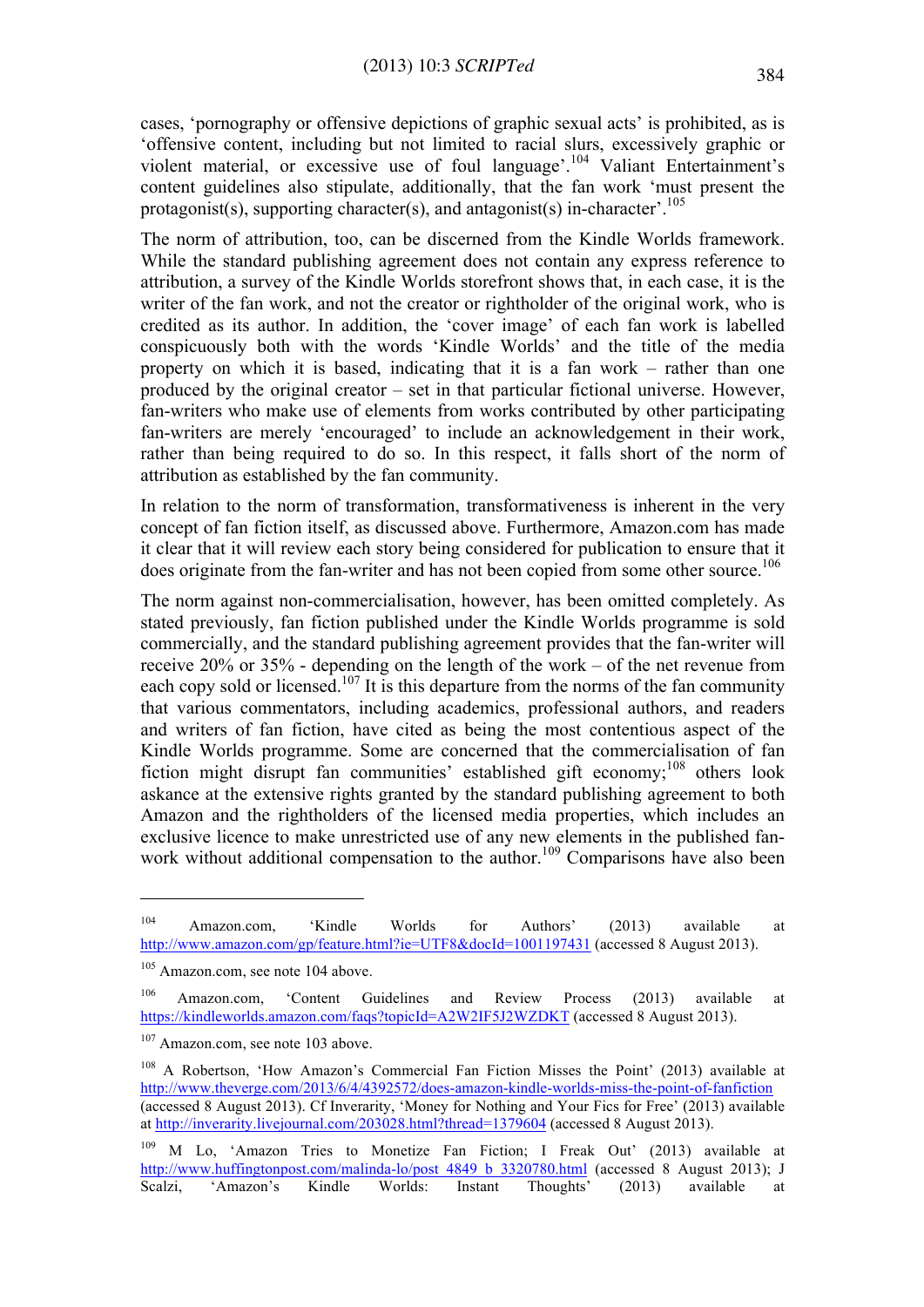drawn between Kindle Worlds and FanLib, a short-lived, for-profit fan fiction archive that was launched in 2007, although it has also been pointed out that the Kindle Worlds programme avoids the worst of FanLib's missteps.<sup>110</sup>

# **5. Fan Community Norms and the Shaping of Legal Principles**

The growth of the Internet and advances in media production technologies have led to the democratisation of cultural production. The dramatic expansion in the number and reach of fan works is part of this phenomenon. Increasing numbers of internet and technology users are able to produce and publish a wide range of creative works even without recourse to the traditional avenues of media production. This appears to be generally regarded by commentators as a desirable state of affairs. It increases the number and diversity of voices and viewpoints present in the cultural marketplace, and affords much wider opportunities for individual self-expression. From a copyright law perspective, this is a positive outcome, as one of copyright's oft-cited aims is to incentivise the production of creative works.

This being the case, simply leaving it up to individual media corporations or even entire sectors of the creative industries to implement fan-friendly business practices may not be sufficient to guarantee an environment where fans' ability to engage in the production of creative works is not inhibited or stifled. Notwithstanding the benefits of adopting such business practices, some corporations may still refuse to do so, leaving their fan base in the same plight. Even corporations that have implemented fan-friendly policies are still entitled to withdraw them at any point, meaning that fancreators, as before, remain completely in their power. Furthermore, it is doubtful whether creators and rightholders are, as a matter of copyright law, entitled to control *all* uses which fan-creators seek to make of the source material. As stated in section 2, it remains unclear whether, and under what circumstances, fan works will amount to infringement. It is very possible that at least *some* uses of copyright material for the purpose of creating fan works may not be infringement at all, such as where the part used is very small, or where it has been reworked extensively. If this is the case, a framework which allows creators and rightholders to impose conditions on the production and distribution of all fan works, including those that might not be infringing in the first place, would appear to be unjustified. If a fan work does not infringe the copyright in its source material, there is surely no good ground upon which the creator or rightholder of that source material can insist on dictating the terms upon which the fan work is to be distributed.

To ensure the freedom of fan-creators to act without being haunted by the spectre of legal action, therefore, some degree of legal reform may be necessary. As with the implementation of fan-friendly business models, the norms which the fan community has developed in order to regulate the production of fan works provide a useful

http://whatever.scalzi.com/2013/05/22/amazons-kindle-worlds-instant-thoughts/ (accessed 8 August 2013).

<sup>110</sup> L Rothman, 'Amazon Steps into the Cloistered World of Super-Fandom' (2013) available at http://entertainment.time.com/2013/06/27/amazon-steps-into-the-cloistered-world-of-super-fandom/ (accessed 8 August 2013) (quoting Kristen Murphy, president of the Organization for Transformative

Works, and Henry Jenkins, media scholar).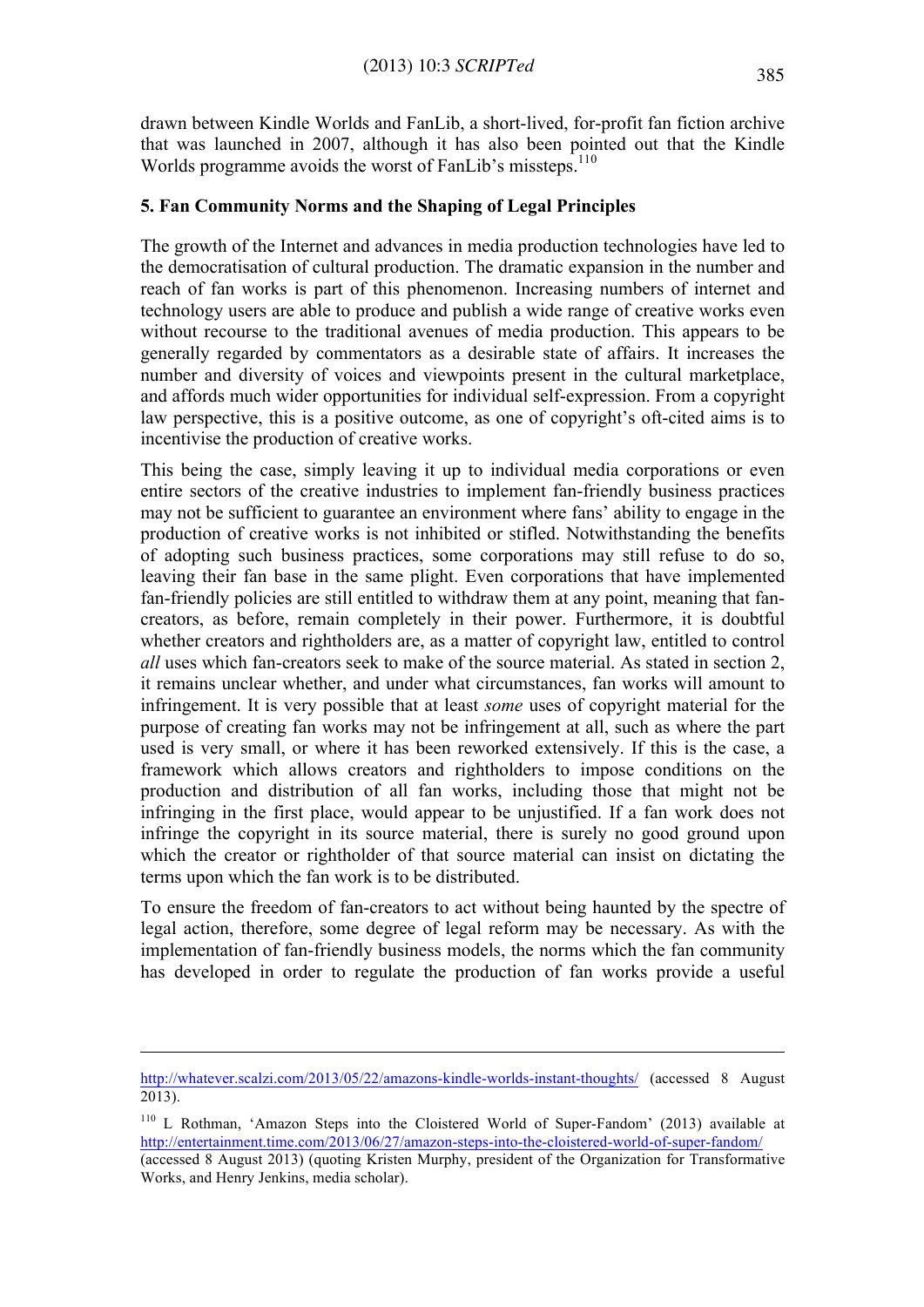starting point for such reform, especially as these norms already reflect certain values and principles that are present in the copyright laws of both the US and the UK.<sup>111</sup>

#### *5.1 Accommodating Fan Works under the US Fair Use Doctrine*

In the US, suggestions for copyright reform to accommodate fan works have, unsurprisingly, revolved around the doctrine of fair use. One suggestion that has been made is the creation of a categorical fair use exception for all fan works that have been produced and distributed in accordance with the norms of the fan community.<sup>112</sup> This has the obvious benefit of affording certainty to fan-creators, as their activities would be expressly recognised as permitted fair uses. It has also been suggested that 'non-commercial, transformative use' should be added to the preamble of the fair use provision, which lists examples of works that Congress intends to be fair use.<sup>113</sup> This would have the similar effect of clarifying the legal position in relation to such works.

Other commentators have argued for a reinterpretation of the four statutory fair use factors, with the weight given to each factor to be adjusted so as to accommodate the vast majority of fan works.<sup>114</sup> As the analysis in section3 indicates, the first and fourth factors, namely 'the purpose and character of the use' and 'the effect of the use upon the potential market for or value of the copyrighted work' respectively, are likely to weigh in favour of fan-creators who abide by their community norms. The second and third factors, however, present some difficulty in the context of fan works. The second statutory factor looks at 'the nature of the copyrighted work', with more protection – and a correspondingly lower likelihood of finding fair use – being accorded to works that go to the core of copyright law, such as works of fiction or fantasy, compared to factual works.<sup>115</sup> Given the nature of the popular media properties that tend to inspire the production of fan works, this factor will almost always weigh in favour of the creators and rightholders.<sup>116</sup> It has therefore been suggested that this factor should be given relatively little weight in a fair use analysis, where the subject of that analysis is  $a$  fan work $117$ 

The third fair use factor looks at 'the amount and substantiality of the portion used in relation to the copyrighted work'. This factor is difficult to apply to a category as broad as fan works in general: some may borrow extensively from the original work, while others may use very little of it. Given the indeterminate nature of this factor in the context of fan works, it has been suggested that the third factor, too, should be

 $111$  Cf J Rothman, see note 39 above (expressing skepticism about the merit of using norms as a way of generating substantive intellectual property law).

 $112$  C Ranon, see note 9 above, at 422–423.

 $113$  P McKay, see note 2 above, at 139–140.

<sup>&</sup>lt;sup>114</sup> L Stendell, see note 24 above, at 1566–1572.

<sup>115</sup> *Harper & Row, Publishers, Inc v Nation Enterprises* (1985) 471 U.S. 539 (Supreme Court), at 563.

 $116$  L Stendell, see note 25 above, at  $1568-1569$ .

 $117$  R Tushnet, see note 5 above, at 676–677.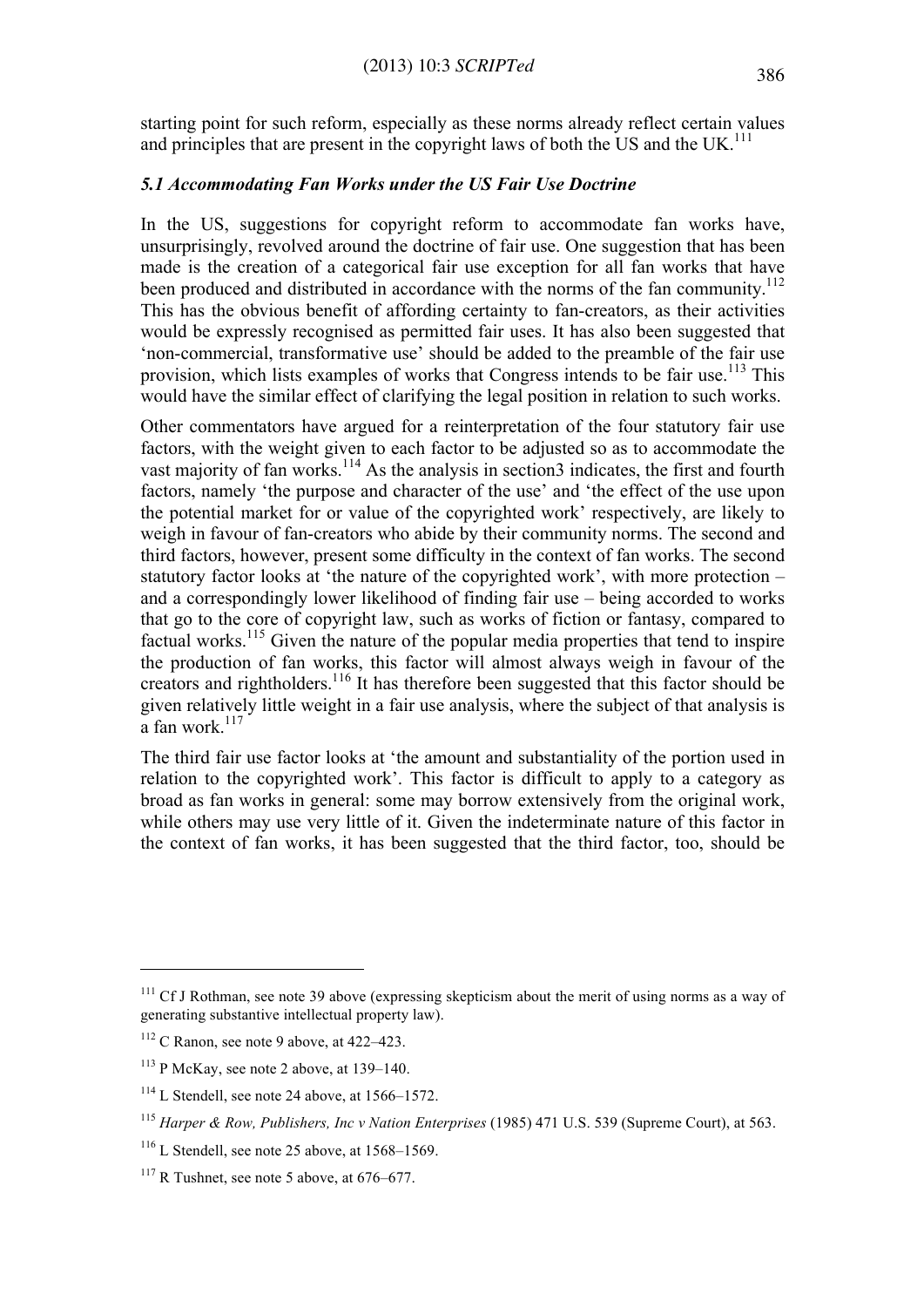given relatively little weigh in an analysis of fair use,<sup>118</sup> particularly where the first and fourth factors already weigh heavily in favour of a finding of fair use.<sup>119</sup>

To alleviate creators' and rightholders' concerns regarding potential consumer confusion, as well as the possibility that their works may be used by fan-creators in ways that they find objectionable, it may be necessary to counterbalance the greater freedom given to fan-creators by enlarging the scope of the moral rights of attribution and integrity, so as to make them available to all creators of original works of authorship and not only creators of works of visual art. Creators would then be entitled to identification as the authors of their respective original works, and would have a safeguard against being mis-identified as the authors of any associated fan works.<sup>120</sup> In addition, creators whose works have genuinely been distorted, mutilated or modified in ways that would be prejudicial to their honour or reputation – and not merely reworked in ways that they find distasteful – would also have recourse to legal remedies pursuant to the moral right of integrity.

# *5.2 Accommodating Fan Works under the UK Defence of Fair Dealing*

Similar proposals for reform can be made in relation to the defence of fair dealing under UK copyright law. As described in section 3, several of the key factors that are considered in determining whether a particular dealing of a copyright work is 'fair' are likely to weigh in favour of fan-creators whose works have been produced and distributed in accordance with fan community norms. These factors include, most notably, the use made of the protected work – in particular the extent to which the use is transformative – the non-commercial nature of the use, and the impact of the use on the market for the work. Furthermore, fan-creators' routine use of disclaimers on their works, which is a prominent manifestation of the norm of attribution, is largely compliant with the requirement that 'sufficient acknowledgement' be given to the copyright work used and its author for the defence of fair dealing to apply in most cases.

In view of this, the best solution would be to introduce into the copyright statute, with minimum disruption to its overall structure, a new fair dealing exception – namely, the use of a copyright work for the purpose of creating transformative works. This was one of the recommendations put forward in the *Gowers Review of Intellectual*  Property,<sup>121</sup> which highlighted the fact that transformative works can create new value and new markets without compromising the commercial interests of the creators and rightholders of the original works.<sup>122</sup> However, this recommendation was not taken forward into the subsequent consultation carried out by the Intellectual Property Office, and appears unlikely to be implemented in the near future. A related recommendation, which the government has stated its intention to implement, is a

 $118$  L Stendell, see note 24 above, at 1569.

 $119$  R Tushnet, see note 5 above, at 678.

 $120$  L Stendell, see note 24 above, at 1578 (suggesting that a requirement to include disclaimers on fan works could help eliminate any possible confusion between authorised derivative works and fan works).

<sup>&</sup>lt;sup>121</sup> A Gowers, "Gowers Review of Intellectual Property" (2006) available at http://www.officialdocuments.gov.uk/document/other/0118404830/0118404830.pdf (accessed 12 August 2013).

<sup>122</sup> *Ibid*, 67–68.